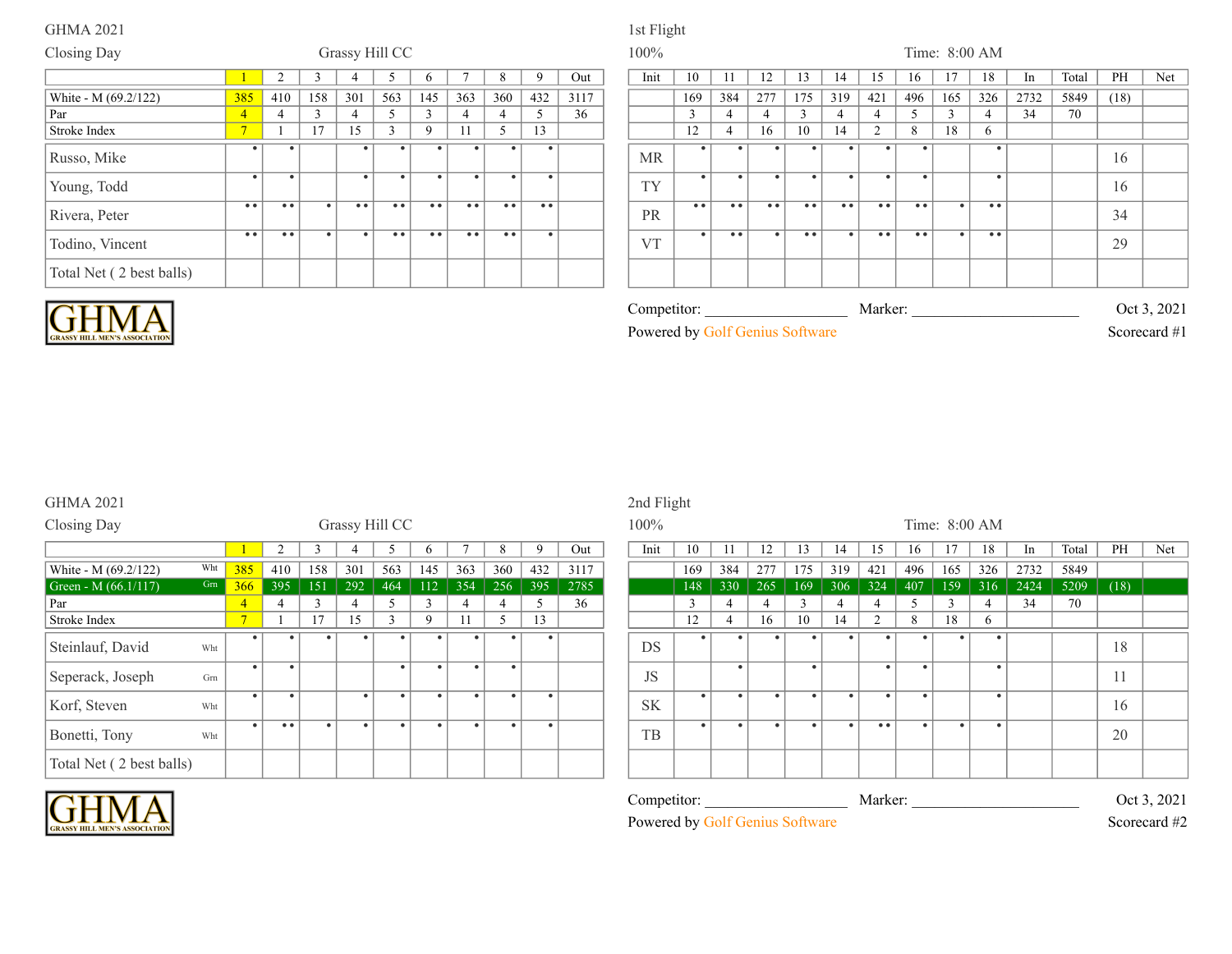### Closing Day **Grassy Hill CC** 100% Time: 8:00 AM 1 2 3 4 5 6 7 8 9 Out Init 10 11 12 13 14 15 16 17 18 In Total PH Net Note 1 385 410 158 301 563 145 363 360 432 3117<br>
384 277 175 319 421 496 165 326 2732 5849<br>
384 277 175 319 421 496 165 326 2732 5849 366 395 151 292 464 112 354 256 395 2785 148 330 265 169 306 324 407 159 316 2424 5209 (18) Par 4 4 3 4 5 3 4 4 5 36 3 4 4 3 4 4 5 3 4 34 70 Stroke Index 7 1 17 15 3 9 11 5 13 12 4 16 10 14 2 8 18 6 White - M (69.2/122) White<br>Green - M (66.1/117) Gm Green - M  $(66.1/117)$ Phelan, Jeff Wht **1** 17 15 3 9 11 5 13 JP . . . . . . . Giordano, Bill Grn . . . . . . . . BG . . . . . . . Coleman, Pat Wht . . . . . . PC . . . . . . Savoie, James Wht . . . . . . JS . . . . . Total Net ( 2 best balls)



| <b>FRASSY HILL MEN'S ASSOCIATION</b> |  |
|--------------------------------------|--|

|    | Powered by Golf Genius Software |  |  |         |  |  |                      | Scorecard #3 |
|----|---------------------------------|--|--|---------|--|--|----------------------|--------------|
|    | Competitor:                     |  |  | Marker: |  |  |                      | Oct 3, 2021  |
|    |                                 |  |  |         |  |  |                      |              |
| JS |                                 |  |  |         |  |  |                      |              |
| PC |                                 |  |  |         |  |  | $\overline{1}$<br>⊥∠ |              |

15

15

### GHMA 2021 1st Flight

| Closing Day              |                |                                               |        |           | Grassy Hill CC |                  |           |           |           |      | 100%      |           |           |                |     |           |                |           | Time: 8:00 AM |     |      |      |
|--------------------------|----------------|-----------------------------------------------|--------|-----------|----------------|------------------|-----------|-----------|-----------|------|-----------|-----------|-----------|----------------|-----|-----------|----------------|-----------|---------------|-----|------|------|
|                          |                |                                               |        |           |                |                  |           | 8         |           | Out  | Init      | 10        |           | 12             | 13  | 14        | 15             | 16        |               | 18  | 1n   | Tota |
| White - M (69.2/122)     | 385            | 410                                           | 158    | 301       | 563            | 145              | 363       | 360       | 432       | 3117 |           | 169       | 384       | 277            | 175 | 319       | 421            | 496       | 165           | 326 | 2732 | 584  |
| Par                      | $\overline{4}$ | $\overline{4}$                                | $\sim$ |           |                | $\sim$           |           | 4         |           | 36   |           |           | 4         | $\overline{4}$ |     |           | 4              |           | $\sim$        |     | 34   | 70   |
| Stroke Index             | $\mathbf{r}$   |                                               | 17     | 15        |                | $\mathbf Q$      |           | 5         | 13        |      |           | 12        | 4         | 16             | 10  | 14        | $\overline{2}$ | 8         | 18            | 6   |      |      |
| Pettinicchi, Michael     | ٠              |                                               |        |           |                |                  |           |           |           |      | <b>MP</b> |           |           |                |     |           |                |           |               |     |      |      |
| Komoroski, Andrew        | $\bullet$      |                                               |        |           | $\bullet$      |                  |           | $\bullet$ |           |      | AK        |           | $\bullet$ |                |     |           |                | $\bullet$ |               | ٠   |      |      |
| AlvarezdeLugo, Jose      | • •            | • •                                           |        | $\bullet$ | • •            | $\bullet\bullet$ | $\bullet$ | • •       | $\bullet$ |      | JA        | $\bullet$ | • •       | $\bullet$      |     | $\bullet$ | • •            | • •       | $\bullet$     | • • |      |      |
| Murillo, Jeffrey         | $\bullet$      | $\bullet\hspace{0.1cm} \bullet\hspace{0.1cm}$ |        | $\bullet$ | $\bullet$      |                  | ٠         | $\bullet$ |           |      | JM        | - 40      | $\bullet$ | $\bullet$      |     |           |                | -4        | $\bullet$     |     |      |      |
| Total Net (2 best balls) |                |                                               |        |           |                |                  |           |           |           |      |           |           |           |                |     |           |                |           |               |     |      |      |

|                |                  |              |           |                |                  |           |                     |           |      | $\tilde{}$                      |               |           |           |                 |           |                     |                  |           |               |      |       |      |              |
|----------------|------------------|--------------|-----------|----------------|------------------|-----------|---------------------|-----------|------|---------------------------------|---------------|-----------|-----------|-----------------|-----------|---------------------|------------------|-----------|---------------|------|-------|------|--------------|
|                |                  |              |           | Grassy Hill CC |                  |           |                     |           |      | 100%                            |               |           |           |                 |           |                     |                  |           | Time: 8:00 AM |      |       |      |              |
|                |                  |              |           |                | $\mathbf{p}$     |           |                     | 9         | Out  | Init                            | 10            |           | 12        | 13 <sub>1</sub> | 14        | 15 <sup>2</sup>     | 16               |           | 18            | In   | Total | PH   | Net          |
| 385            | 410              | 158          | 301       | 563            | 145              | 363       | 360                 | 432       | 3117 |                                 | 169           | 384       | 277       | 175             | 319       | 421                 | 496              | 165       | 326           | 2732 | 5849  | (18) |              |
| $\overline{4}$ |                  | $\mathbf{3}$ | 4         | 5              | $\overline{3}$   |           |                     | 5         | 36   |                                 | $\mathcal{R}$ |           | 4         | 3               | 4         | $\overline{4}$      | 5                | 3         |               | 34   | 70    |      |              |
| $\overline{ }$ |                  | 17           | 15        | 3              | 9                | 11        | 5                   | 13        |      |                                 | 12            |           | 16        | 10              | 14        | $\overline{2}$      | 8                | 18        | 6             |      |       |      |              |
|                |                  |              |           |                |                  |           |                     | ٠         |      | MP                              |               |           |           |                 |           |                     |                  |           |               |      |       | 13   |              |
|                |                  |              |           | $\bullet$      | ٠                |           | $\bullet$           |           |      | AK                              |               | $\bullet$ |           |                 |           |                     | ٠                |           |               |      |       | Q    |              |
| • •            | $^{\circ}$       | $\bullet$    |           | • •            | $\bullet\bullet$ | $\bullet$ | $\bullet$ $\bullet$ | $\bullet$ |      | JA                              | $\bullet$     | • •       | ٠         | $\bullet$       | $\bullet$ | $\bullet$ $\bullet$ | $\bullet\bullet$ | $\bullet$ | • •           |      |       | 27   |              |
| $\bullet$      | $\bullet\bullet$ | $\bullet$    | $\bullet$ | $\bullet$      |                  | ٠         | $\bullet$           | $\bullet$ |      | JM                              | $\bullet$     | $\bullet$ | $\bullet$ | - 4             |           | $\bullet$           | ٠                | $\bullet$ |               |      |       | 19   |              |
|                |                  |              |           |                |                  |           |                     |           |      |                                 |               |           |           |                 |           |                     |                  |           |               |      |       |      |              |
|                |                  |              |           |                |                  |           |                     |           |      | Competitor:                     |               |           |           |                 |           | Marker:             |                  |           |               |      |       |      | Oct 3, 2021  |
|                |                  |              |           |                |                  |           |                     |           |      | Powered by Golf Genius Software |               |           |           |                 |           |                     |                  |           |               |      |       |      | Scorecard #4 |

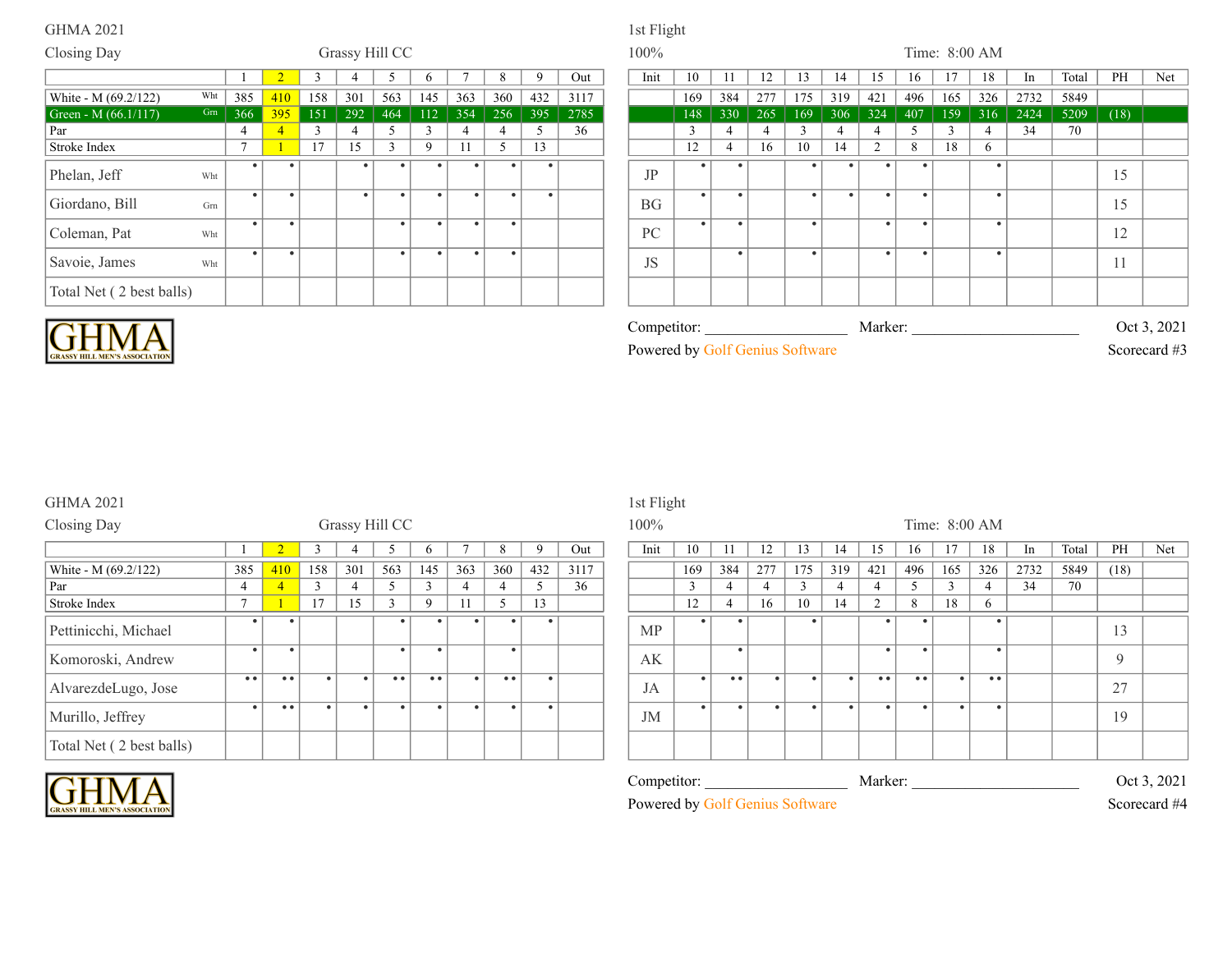# GHMA 2021 Championship Flight

| Closing Day              |     |           |                  |           |           | Grassy Hill CC     |     |     |           |           |      | $100\%$       |     |     |           |           |           |                  |           | Time: 8:00 AM |              |      |       |      |             |
|--------------------------|-----|-----------|------------------|-----------|-----------|--------------------|-----|-----|-----------|-----------|------|---------------|-----|-----|-----------|-----------|-----------|------------------|-----------|---------------|--------------|------|-------|------|-------------|
|                          |     |           | $\overline{2}$   |           |           |                    |     |     | 8         |           | Out  | Init          | 10  |     | 12        | 13        | 14        | 15               | 16        | 17            | 18           | 1n   | Total | PH   | Net         |
| White - M (69.2/122)     | Wht | 385       | 410              | 158       | 301       | 563                | 145 | 363 | 360       | 432       | 3117 |               | 169 | 384 | 277       | 175       | 319       | 421              | 496       | 165           | 326          | 2732 | 5849  |      |             |
| Green - M $(66.1/117)$   | Grn | 366       | 395              | 151       | 292       | 464                | 112 | 354 | 256       | 395       | 2785 |               | 148 | 330 | 265       | 169       | 306       | 324              | 407       | 159           | 316          | 2424 | 5209  | (18) |             |
| Par                      |     |           |                  | 3         |           |                    |     |     | 4         |           | 36   |               |     |     |           |           |           |                  |           |               |              | 34   | 70    |      |             |
| Stroke Index             |     |           |                  | 17        | 15        | $\sim$<br>$\Delta$ | 9   | 11  | 5         | 13        |      |               | 12  |     | 16        | 10        | 14        | $\overline{2}$   | 8         | 18            | $\mathsf{h}$ |      |       |      |             |
| Olexovitch, Scott        | Wht |           |                  |           |           |                    |     |     |           |           |      | <sub>SO</sub> |     |     |           |           |           |                  |           |               |              |      |       | 8    |             |
| Golia, Dominick          | Wht | $\bullet$ |                  |           |           |                    |     |     |           |           |      | DG            |     |     |           |           |           |                  | $\bullet$ |               | $\bullet$    |      |       | 8    |             |
| Uberti, Jim              | Wht |           | $\bullet\bullet$ | $\bullet$ | $\bullet$ |                    |     |     | $\bullet$ | $\bullet$ |      | JU            |     |     | $\bullet$ | $\bullet$ | $\bullet$ | $\bullet\bullet$ | $\bullet$ |               | $\bullet$    |      |       | 20   |             |
| Egan, Jim                | Grn |           |                  |           | $\bullet$ |                    |     |     |           |           |      | JE            |     |     |           |           |           |                  |           |               |              |      |       | 16   |             |
| Total Net (2 best balls) |     |           |                  |           |           |                    |     |     |           |           |      |               |     |     |           |           |           |                  |           |               |              |      |       |      |             |
| LIN<br>$\mathbf{A}$      |     |           |                  |           |           |                    |     |     |           |           |      | Competitor:   |     |     |           |           |           | Marker:          |           |               |              |      |       |      | Oct 3, 2021 |



| <b>GRASSY HILL MEN'S ASSOCIATIO</b> |
|-------------------------------------|

| Powered by Golf Genius Software |
|---------------------------------|
|---------------------------------|

Scorecard #5

# GHMA 2021

| Closing Day              |              |           |        | Grassy Hill CC |     |        |     |           |     |      | 100% |           |                |           |        |     |                  |     | Time: 8:00 AM |           |      |       |      |     |
|--------------------------|--------------|-----------|--------|----------------|-----|--------|-----|-----------|-----|------|------|-----------|----------------|-----------|--------|-----|------------------|-----|---------------|-----------|------|-------|------|-----|
|                          |              |           |        |                |     | n      |     | Δ.        | q   | Out  | Init | 10        |                | 12        | 13     | 14  | 15               | 16  | -17           | 18        | -In  | Total | PH   | Net |
| White - M (69.2/122)     | 385          | 410       | 158    | 301            | 563 | 145    | 363 | 360       | 432 | 3117 |      | 169       | 384            | 277       | 175    | 319 | 421              | 496 | 165           | 326       | 2732 | 5849  | (18) |     |
| Par                      | 4            |           | $\sim$ | $\overline{4}$ |     | $\sim$ |     |           |     | 36   |      | $\sim$    | $\overline{4}$ |           | $\sim$ |     |                  |     | $\sim$        |           | 34   | 70    |      |     |
| Stroke Index             | $\mathbf{r}$ |           | 17     | 15             |     | 9      | 11  |           | 13  |      |      | 12        | 4              | 16        | 10     | 14  | $\sim$           | 8   | 18            | 6.        |      |       |      |     |
| Devietro, Michael        |              | • •       |        | $\bullet$      | • • |        |     | ٠         |     |      | MD   | $\bullet$ | ٠              |           |        |     | $\bullet\bullet$ |     |               | $\bullet$ |      |       | 21   |     |
| Varrone, Tom             |              | $\bullet$ |        | $\bullet$      |     |        |     | ٠         |     |      | TV   | $\bullet$ |                | $\bullet$ |        |     | $\bullet$        |     |               | $\bullet$ |      |       | 18   |     |
| Barnard, Michael         |              |           |        |                |     |        |     | $\bullet$ |     |      | MB   | $\bullet$ |                |           |        |     | $\bullet$        |     |               | $\bullet$ |      |       | 12   |     |
| Peters, Robert           |              | $\bullet$ |        |                |     |        |     | $\bullet$ |     |      | RP   |           | ٠              |           |        |     | $\bullet$        |     |               | $\bullet$ |      |       | 8    |     |
| Total Net (2 best balls) |              |           |        |                |     |        |     |           |     |      |      |           |                |           |        |     |                  |     |               |           |      |       |      |     |



Competitor: \_\_\_\_\_\_\_\_\_\_\_\_\_\_\_\_\_\_\_\_\_\_\_\_\_\_\_\_\_\_\_\_\_\_\_\_\_\_\_\_\_\_\_\_\_\_\_\_\_\_\_\_\_\_\_\_\_\_\_\_\_\_\_\_\_\_\_\_\_\_\_\_\_\_\_ Marker: \_\_\_\_\_\_\_\_\_\_\_\_\_\_\_\_\_\_\_\_\_\_\_\_\_\_\_\_\_\_\_\_\_\_\_\_\_\_\_\_\_\_\_\_\_\_\_\_\_\_\_\_\_\_\_\_\_\_\_\_\_\_\_\_\_\_\_\_\_\_\_\_\_\_\_ Oct 3, 2021 Powered by Golf Genius Software Scorecard #6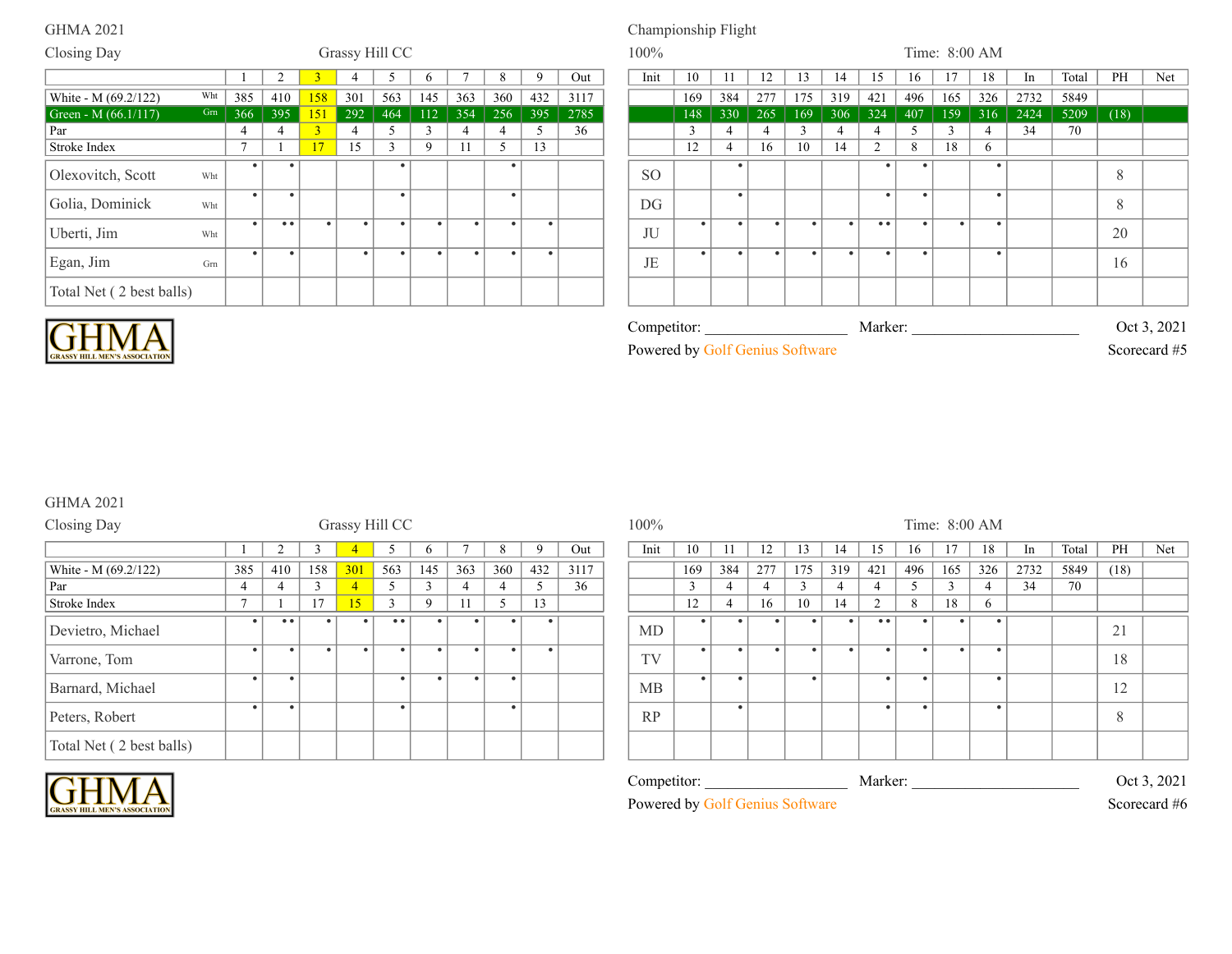| Closing Day              |                |                    |           | Grassy Hill CC |           |              |                |           |              |      | 100%      |           |                |           |        |           |                     |           | Time: 8:00 AM |     |      |       |      |     |
|--------------------------|----------------|--------------------|-----------|----------------|-----------|--------------|----------------|-----------|--------------|------|-----------|-----------|----------------|-----------|--------|-----------|---------------------|-----------|---------------|-----|------|-------|------|-----|
|                          |                |                    |           |                |           | <sub>0</sub> |                | 8         | $\mathbf{Q}$ | Out  | Init      | 10        |                | 12        | 13     |           | 15                  | 16        |               | 18  | In   | Total | PH   | Net |
| White - M (69.2/122)     | 385            | 410                | 158       | 301            | 563       | 145          | 363            | 360       | 432          | 3117 |           | 169       | 384            | 277       | 175    | 319       | 421                 | 496       | 165           | 326 | 2732 | 5849  | (18) |     |
| Par                      | 4              | $\overline{4}$     |           | $\overline{4}$ |           | $\sim$       | $\overline{4}$ |           |              | 36   |           | $\sim$    | $\overline{4}$ |           | $\sim$ | 4         |                     |           |               |     | 34   | 70    |      |     |
| Stroke Index             | $\overline{ }$ |                    | 17        | 15             | $\sim$    | 9            | 11             |           | 13           |      |           | 12        | $\overline{4}$ | 16        | 10     | 14        | $\bigcap$           | 8         | 18            | 6   |      |       |      |     |
| DiDomenico, Gary         | $\bullet$      | $\bullet\;\bullet$ |           |                |           |              |                | ٠         |              |      | GD        |           |                | ٠         |        |           | $\bullet$ $\bullet$ |           |               |     |      |       | 20   |     |
| Burns, Rich              |                |                    |           |                | $\bullet$ |              |                | $\bullet$ |              |      | RB        | $\bullet$ |                |           |        | $\bullet$ |                     |           |               |     |      |       | 14   |     |
| Burns, Ed                | $\bullet$      | $^{\circ}$         | $\bullet$ | $\bullet$      | $\bullet$ |              | $\bullet$      | $\bullet$ |              |      | EB        | $\bullet$ | $\bullet$      | $\bullet$ |        | $\bullet$ |                     | $\bullet$ | $\bullet$     |     |      |       | 19   |     |
| Trimboli, Robert         |                |                    |           |                |           |              |                | $\bullet$ |              |      | <b>RT</b> |           |                |           |        |           |                     |           |               |     |      |       | 10   |     |
| Total Net (2 best balls) |                |                    |           |                |           |              |                |           |              |      |           |           |                |           |        |           |                     |           |               |     |      |       |      |     |



| Competitor:  |
|--------------|
| Powered by C |

Competitor: \_\_\_\_\_\_\_\_\_\_\_\_\_\_\_\_\_\_\_\_\_\_\_\_\_\_\_\_\_\_\_\_\_\_\_\_\_\_\_\_\_\_\_\_\_\_\_\_\_\_\_\_\_\_\_\_\_\_\_\_\_\_\_\_\_\_\_\_\_\_\_\_\_\_\_ Marker: \_\_\_\_\_\_\_\_\_\_\_\_\_\_\_\_\_\_\_\_\_\_\_\_\_\_\_\_\_\_\_\_\_\_\_\_\_\_\_\_\_\_\_\_\_\_\_\_\_\_\_\_\_\_\_\_\_\_\_\_\_\_\_\_\_\_\_\_\_\_\_\_\_\_\_ Oct 3, 2021

# **Post Genius Software Scorecard #7**

### GHMA 2021 Championship Flight

| Closing Day              |                |           |     |                | Grassy Hill CC |             |     |     |     |      | $100\%$   |     |           |     |     |     |           |     |     | Time: 8:00 AM |      |      |
|--------------------------|----------------|-----------|-----|----------------|----------------|-------------|-----|-----|-----|------|-----------|-----|-----------|-----|-----|-----|-----------|-----|-----|---------------|------|------|
|                          |                |           |     |                |                |             |     |     |     | Out  | Init      | 10  |           | 12  | 3   | 14  | 15        | 16  |     | 18            | 1n   | Tota |
| White - M (69.2/122)     | 385            | 410       | 158 | 301            | 563            | 145         | 363 | 360 | 432 | 3117 |           | 169 | 384       | 277 | 175 | 319 | 421       | 496 | 165 | 326           | 2732 | 584  |
| Par                      | 4              | 4         |     | $\overline{4}$ | $\overline{5}$ |             | 4   |     |     | 36   |           |     |           |     |     | 4   |           |     |     |               | 34   | 70   |
| Stroke Index             | $\overline{ }$ |           | 17  | 15             | $\overline{3}$ | $\mathbf Q$ | 11  |     | 13  |      |           | 12  | 4         | 16  | 10  | 14  | $\bigcap$ | 8   | 18  | 6             |      |      |
| May, Scott               |                | $\bullet$ |     |                | $\bullet$      |             |     | ٠   |     |      | <b>SM</b> |     | $\bullet$ |     |     |     |           |     |     |               |      |      |
| Oconnor, David           |                |           |     |                |                |             |     |     |     |      | DO        |     |           |     |     |     |           |     |     |               |      |      |
| Doyle, Trevor            |                |           |     |                | $\bullet$      |             |     |     |     |      | TD        |     |           |     |     |     |           |     |     |               |      |      |
| Guilmette, Gary          |                |           |     |                | $\bullet$      |             |     | ٠   |     |      | GG        |     |           |     |     |     |           |     |     |               |      |      |
| Total Net (2 best balls) |                |           |     |                |                |             |     |     |     |      |           |     |           |     |     |     |           |     |     |               |      |      |

### Competitor: \_\_\_\_\_\_\_\_\_\_\_\_\_\_\_\_\_\_\_\_\_\_\_\_\_\_\_\_\_\_\_\_\_\_\_\_\_\_\_\_\_\_\_\_\_\_\_\_\_\_\_\_\_\_\_\_\_\_\_\_\_\_\_\_\_\_\_\_\_\_\_\_\_\_\_ Marker: \_\_\_\_\_\_\_\_\_\_\_\_\_\_\_\_\_\_\_\_\_\_\_\_\_\_\_\_\_\_\_\_\_\_\_\_\_\_\_\_\_\_\_\_\_\_\_\_\_\_\_\_\_\_\_\_\_\_\_\_\_\_\_\_\_\_\_\_\_\_\_\_\_\_\_ Oct 3, 2021 Powered by Golf Genius Software Scorecard #8 1 1 1 3 4 5 6 7 7 8 10 12 8 7 0 14 15 16 17 18 10 17 18 10 17 18 10 17 18 17 18 17 18 17 18 17 18 17 18 17 18 1 169 384 277 175 319 421 496 165 326 2732 5849 (18) SM 16 10 14 2 8 18 6 9 DO . . 5 TD . . 4 GG . . . 6

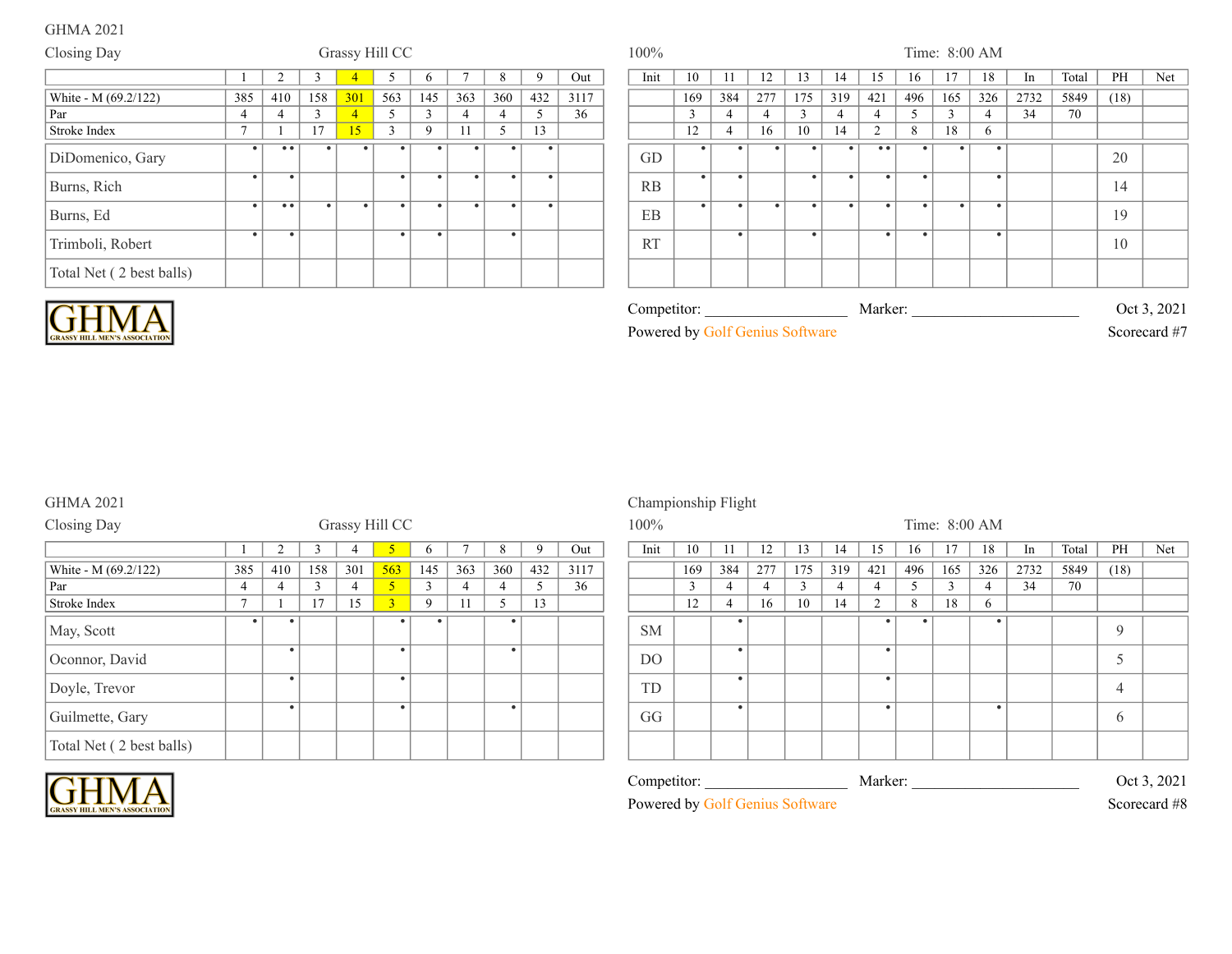Oshea, Tom

Connolly, Bill

### Closing Day Grassy Hill CC 100% Time: 8:00 AM 1 2 3 4 5 6 7 8 9 Out Init 10 11 12 13 14 15 16 17 18 In Total PH Net 385 | 410 | 158 | 301 <mark>| 563</mark> | 145 | 363 | 360 | 432 | 3117 | | | | | | | | 169 | 384 | 277 | 175 | 319 | 421 | 496 | 165 | 326 | 2732 | 5849 | (18) Par 4 4 4 3 4 5 3 4 4 5 3 6 7 3 4 4 5 3 4 4 4 5 3 4 4 5 3 4 5 3 4 5 3 4 5 4 70 Stroke Index 7 1 17 15 3 9 11 5 13 12 4 16 10 14 2 8 18 6 White - M  $(69.2/122)$ O'Connor, James 1 17 15 3 9 11 5<br> **1** 17 15 3 9 11 5 JO Maher, Dennis . . . . . . . . . . .

. . . . . . . . .

|                                 | 169       | 384       | 277 | 175           | 319 | 421            | 496       | 165 | 326 | 2732    | 5849 | (18) |              |
|---------------------------------|-----------|-----------|-----|---------------|-----|----------------|-----------|-----|-----|---------|------|------|--------------|
|                                 | 3         | 4         | 4   | $\mathcal{L}$ | 4   | 4              | 5         | 3   | 4   | 34      | 70   |      |              |
|                                 | 12        | 4         | 16  | 10            | 14  | $\overline{2}$ | 8         | 18  | 6   |         |      |      |              |
| <b>JO</b>                       |           | ٠         |     |               |     |                | ٠         |     |     |         |      | 11   |              |
| DM                              | $\bullet$ | ٠         |     | $\bullet$     |     | ٠              | $\bullet$ |     | ٠   |         |      | 12   |              |
| <b>TO</b>                       |           | ٠         |     |               |     | $\bullet$      | $\bullet$ |     | ٠   |         |      | 9    |              |
| $\operatorname{BC}$             |           | $\bullet$ | ٠   |               |     |                | ٠         |     | ٠   |         |      | 18   |              |
|                                 |           |           |     |               |     |                |           |     |     |         |      |      |              |
| Competitor:                     |           |           |     |               |     |                |           |     |     | Marker: |      |      | Oct 3, 2021  |
| Powered by Golf Genius Software |           |           |     |               |     |                |           |     |     |         |      |      | Scorecard #9 |



| <b>GRASSY HILL MEN'S ASSOCIATIO</b> |
|-------------------------------------|

Total Net ( 2 best balls)

## GHMA 2021 2nd Flight

| Closing Day              |           |           |                |              | Grassy Hill CC |                          |                |           |     |     |      | $100\%$   |           |                     |                |           |           |                |                  | Time: 8:00 AM |           |      |      |
|--------------------------|-----------|-----------|----------------|--------------|----------------|--------------------------|----------------|-----------|-----|-----|------|-----------|-----------|---------------------|----------------|-----------|-----------|----------------|------------------|---------------|-----------|------|------|
|                          |           |           |                |              |                |                          | $\sigma$       |           | 8   | 9   | Out  | Init      | 10        |                     | 12             | 13        | 14        | 15             | 16               |               | 18        | In.  | Tota |
| White - M (69.2/122)     | Wht       | 385       | 410            | 158          | 301            | 563                      | 145            | 363       | 360 | 432 | 3117 |           | 169       | 384                 | 277            | 175       | 319       | 421            | 496              | 165           | 326       | 2732 | 584  |
| Par                      |           | 4         | 4              | $\mathbf{3}$ |                | $\overline{\mathcal{L}}$ | 3 <sup>1</sup> |           | 4   | 5   | 36   |           | 3         | 4                   | 4              | $\sim$    | 4         | 4              |                  | $\mathbf 3$   |           | 34   | 70   |
| Stroke Index             |           |           |                | 17           | 15             |                          | $\mathbf{Q}$   | 11        | 5   | 13  |      |           | 12        | 4                   | 16             | 10        | 14        | $\overline{2}$ | 8                | 18            | 6         |      |      |
| Corris, Elaine           | GW        | $\bullet$ | $\bullet$      |              |                |                          |                | ٠         |     |     |      | EC        |           |                     |                |           | $\bullet$ |                |                  |               | $\bullet$ |      |      |
| Corris, Richard          | Wht       | $\bullet$ | • •            |              | $\bullet$      | • •                      |                | $\bullet$ | • • |     |      | RC        |           | $\bullet$ $\bullet$ |                |           | $\bullet$ | • •            |                  |               |           |      |      |
| Prater, Chris            | Wht       | $\bullet$ | • •            | $\bullet$    | $\bullet$      | • •                      |                | $\bullet$ | • • |     |      | CP        | $\bullet$ | $\bullet\bullet$    | $\bullet$      | $\bullet$ | $\bullet$ | • •            | $\bullet$        | $\bullet$     | $\bullet$ |      |      |
| Poulin, Stephen          | Wht       | • •       | • •            |              | $\bullet$      | • •                      |                | $\bullet$ | • • |     |      | <b>SP</b> | $\bullet$ | • •                 |                | $\bullet$ | $\bullet$ | • •            | $\bullet\bullet$ | $\bullet$     | • •       |      |      |
| Green - W (71.3/122)     | <b>GW</b> | 366       | 395            | 151          | 292            | 464                      | 112            | 354       | 256 | 395 | 2785 |           | 148       | 330                 | 265            | 169       | 306       | 324            | 407              | 159           | 316       | 2424 | 520  |
| Par                      |           | 4         | 5              | $\mathbf{3}$ | 4              | $\overline{\mathcal{L}}$ | $\overline{3}$ | 4         | 4   | 5.  | 37   |           | 3         | 4                   | $\overline{4}$ |           | 4         | 4              | $\mathcal{L}$    | $\sim$        | 4         | 34   | 71   |
| Stroke Index             |           | 6         | $\overline{4}$ | 18           | 14             | $\overline{2}$           | 16             | 8         | 10  | 12  |      |           | 13        | $\mathbf{\tau}$     | 11             | 15        | 9         | 5              |                  | 17            | 3         |      |      |
| Total Net (2 best balls) |           |           |                |              |                |                          |                |           |     |     |      |           |           |                     |                |           |           |                |                  |               |           |      |      |

|                  |                     | $\Delta$  |           | $\mathcal{L}$ | $\sigma$       |                | 8                                             | 9         | Out  | Init                            | 10        |                  | 12        | 13                      | 14        | 15               | 16                                            | 17        | 18             | In   | Total | PH   | Net           |
|------------------|---------------------|-----------|-----------|---------------|----------------|----------------|-----------------------------------------------|-----------|------|---------------------------------|-----------|------------------|-----------|-------------------------|-----------|------------------|-----------------------------------------------|-----------|----------------|------|-------|------|---------------|
| 385              | 410                 | 158       | 301       | 563           | 145            | 363            | 360                                           | 432       | 3117 |                                 | 169       | 384              | 277       | 175                     | 319       | 421              | 496                                           | 165       | 326            | 2732 | 5849  |      |               |
| 4                |                     | 3         | 4         | 5             | $\overline{3}$ | $\overline{4}$ |                                               | 5         | 36   |                                 | 3         |                  | 4         | $\sim$<br>$\mathfrak z$ | 4         | -4               | 5                                             | 3         |                | 34   | 70    |      |               |
| $\overline{ }$   |                     | 17        | 15        | 3             | 9              | 11             | 5                                             | 13        |      |                                 | 12        | $\overline{4}$   | 16        | 10                      | 14        | $\overline{2}$   | 8                                             | 18        | $\sigma$       |      |       |      |               |
| $\bullet$        |                     |           |           |               |                | ٠              |                                               |           |      | $\operatorname{EC}$             |           |                  |           |                         |           |                  | ٠                                             |           |                |      |       | 8/9  |               |
| $\bullet$        | $^{\circ}$          | $\bullet$ | $\bullet$ | • •           | $\bullet$      | $\bullet$      | $\bullet\bullet$                              | $\bullet$ |      | RC                              | $\bullet$ | $\bullet\bullet$ | $\bullet$ | $\bullet$               | $\bullet$ | • •              | $\bullet$                                     | $\bullet$ |                |      |       | 23   |               |
| $\bullet$        | $\bullet$ $\bullet$ | $\bullet$ |           | • •           | $\bullet$      | $\bullet$      | $\bullet$ $\bullet$                           | $\bullet$ |      | CP                              | $\bullet$ | • •              | $\bullet$ | $\bullet$               | $\bullet$ | $\bullet\bullet$ | $\bullet$                                     | $\bullet$ |                |      |       | 23   |               |
| $\bullet\bullet$ | $\bullet$ $\bullet$ | $\bullet$ | $\bullet$ | $\bullet$     | $\bullet$      | $\bullet$      | $\bullet\hspace{0.1cm} \bullet\hspace{0.1cm}$ | $\bullet$ |      | <b>SP</b>                       | $\bullet$ | $\bullet\bullet$ | $\bullet$ | $\bullet$               | $\bullet$ | $\bullet\bullet$ | $\bullet\hspace{0.1cm} \bullet\hspace{0.1cm}$ | $\bullet$ | $ -$           |      |       | 26   |               |
| 366              | 395                 | 151       | 292       | 464           | 112            | 354            | 256                                           | 395       | 2785 |                                 | 148       | 330              | 265       | 169                     | 306       | 324              | 407                                           | 159       | 316            | 2424 | 5209  | (18) |               |
| 4                | $\varsigma$         | 3         | 4         | 5             |                | 4              | $\overline{4}$                                | 5         | 37   |                                 | 3         |                  | 4         | 3                       | 4         | $\overline{4}$   | 5                                             | 3         | $\overline{4}$ | 34   | 71    |      |               |
| 6                |                     | 18        | 14        | 2             | 16             | 8              | 10                                            | 12        |      |                                 | 13        | $\overline{ }$   | 11        | 15                      | 9         | 5                |                                               | 17        | $\mathbf{3}$   |      |       |      |               |
|                  |                     |           |           |               |                |                |                                               |           |      |                                 |           |                  |           |                         |           |                  |                                               |           |                |      |       |      |               |
|                  |                     |           |           |               |                |                |                                               |           |      | Competitor:                     |           |                  |           |                         |           | Marker:          |                                               |           |                |      |       |      | Oct 3, 2021   |
|                  |                     |           |           |               |                |                |                                               |           |      | Powered by Golf Genius Software |           |                  |           |                         |           |                  |                                               |           |                |      |       |      | Scorecard #10 |

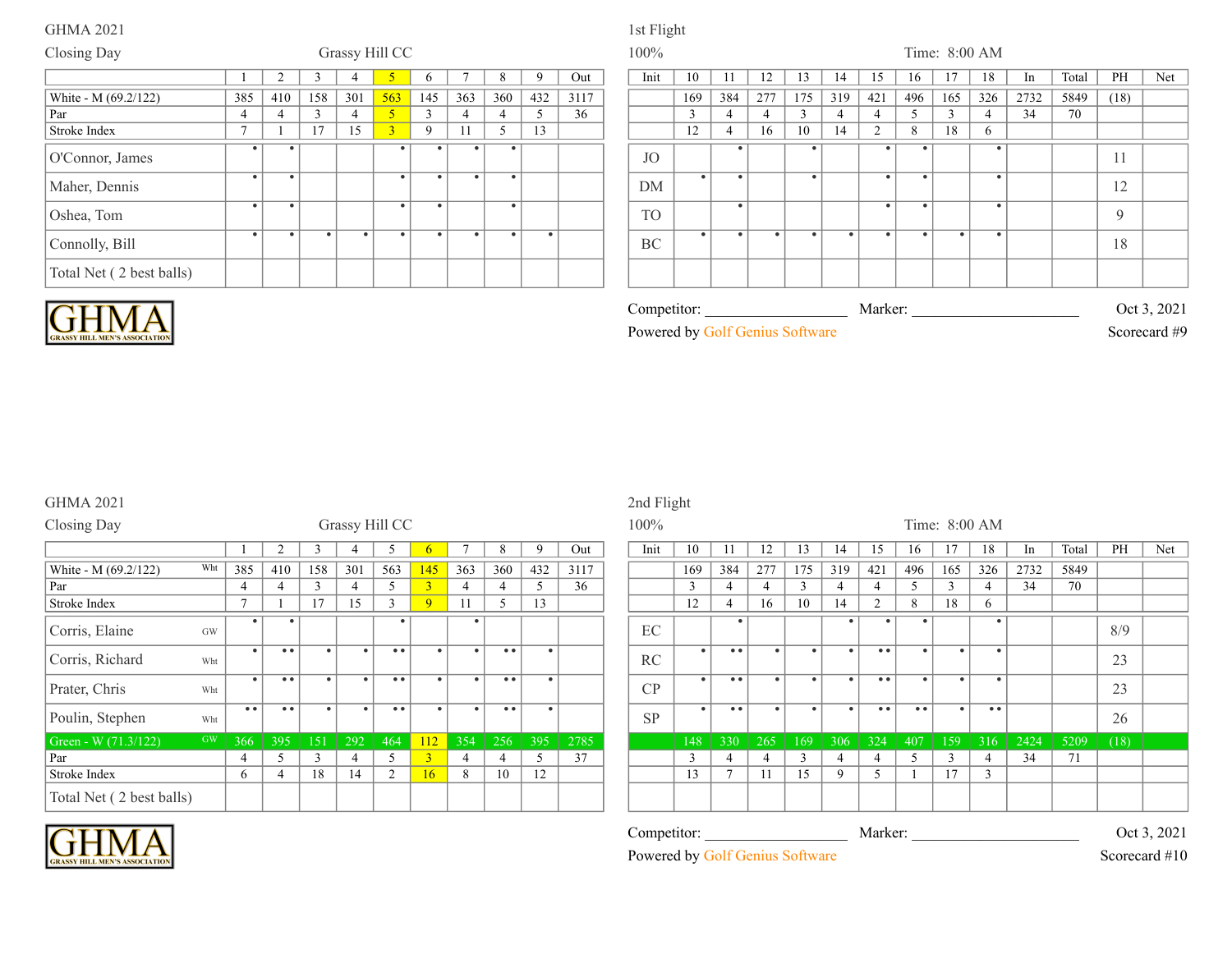### Closing Day **Grassy Hill CC** 100% Time: 8:00 AM 1 2 3 4 5 6 7 8 9 Out | Init | 10 | 11 | 12 | 13 | 14 | 15 | 16 | 17 | 18 | In | Total | PH | Net 385 | 410 | 158 | 301 | 563 | 145 <mark>| 363 |</mark> 360 | 432 | 3117 | | | 169 | 384 | 277 | 175 | 319 | 421 | 496 | 165 | 326 | 2732 | 5849 | (18) Par 4 4 3 4 5 3 4 4 5 36 3 4 4 3 4 4 5 3 4 34 70 Stroke Index 7 1 17 15 3 9 11 5 13 12 4 16 10 14 2 8 18 6 White - M (69.2/122) Franco, Matt . . . . . MF . . . . . 10 Newlan, Kevin . KN . 2 Calandro, Anthony . . . . . . . AC . . . . . . . 14 Joseph, Jay .  $\begin{array}{|c|c|c|c|c|}\hline \rule{0pt}{1ex}\quad \quad & \quad \quad & \quad \quad & \quad \quad \\hline \rule{0pt}{1ex}\quad \quad & \quad \quad & \quad \quad & \quad \quad \\hline \rule{0pt}{1ex}\quad \quad & \quad \quad & \quad \quad & \quad \quad \\hline \rule{0pt}{1ex}\quad \quad & \quad \quad & \quad \quad & \quad \quad \\hline \rule{0pt}{1ex}\quad \quad & \quad \quad & \quad \quad & \quad \quad \\hline \rule{0pt}{1ex}\quad \quad & \quad \quad & \quad \quad & \quad \quad \\hline \rule{0pt}{1ex}\quad \quad & \quad \quad & \$ JJ . . 4 Total Net ( 2 best balls)



| -<br>$\mathcal{L}$ ompetitor                    | Marker <sup>.</sup> | $\mathbf{a}\mathbf{a}$<br>Jet<br>ZUZ.<br>. . |
|-------------------------------------------------|---------------------|----------------------------------------------|
| $\mathbf{r}$<br>Powered<br>mms<br>hv<br>offware |                     | . .<br>scorecard                             |

### GHMA 2021

| Closing Day              |                |     |        |           | Grassy Hill CC |          |           |                |     |      | 100%      |        |     |     |     |     |           |           |           | Time: 8:00 AM |      |      |
|--------------------------|----------------|-----|--------|-----------|----------------|----------|-----------|----------------|-----|------|-----------|--------|-----|-----|-----|-----|-----------|-----------|-----------|---------------|------|------|
|                          |                |     |        |           |                | n        |           |                |     | Out  | Init      | 10     |     | 12  | 13  | 14  | 15        | 16        |           | 18            | 1n   | Tota |
| White - M (69.2/122)     | 385            | 410 | 158    | 301       | 563            | 145      | 363       | <b>360</b>     | 432 | 3117 |           | 169    | 384 | 277 | 175 | 319 | 421       | 496       | 165       | 326           | 2732 | 584  |
| Par                      |                | 4   | $\sim$ |           |                |          |           | $\overline{4}$ |     | 36   |           | $\sim$ | 4   |     |     |     |           |           |           |               | 34   | 70   |
| Stroke Index             | $\overline{a}$ |     | 17     | 15        | $\mathbf{3}$   | $\Omega$ |           | 5 <sup>1</sup> | 13  |      |           | 12     |     | 16  | 10  | 14  | $\bigcap$ | 8         | 18        | 6             |      |      |
| Secondi, Albert          |                |     |        |           |                |          |           | $\bullet$      |     |      | AS        |        |     |     |     |     |           |           |           |               |      |      |
| Bannon, Brian            | $\bullet$      |     |        |           |                |          |           |                |     |      | <b>BB</b> |        |     |     |     |     |           | $\bullet$ |           |               |      |      |
| Secondi, James           | $\bullet$      | • • |        | $\bullet$ |                |          | $\bullet$ | $\bullet$      |     |      | <b>JS</b> |        |     |     |     |     | • •       | $\bullet$ | $\bullet$ |               |      |      |
| Zanarini, Mike           | ٠              |     |        | ٠         |                |          | $\bullet$ |                |     |      | MZ        |        |     |     |     |     |           | - 4       |           |               |      |      |
| Total Net (2 best balls) |                |     |        |           |                |          |           |                |     |      |           |        |     |     |     |     |           |           |           |               |      |      |

### Competitor: Marker:  $\blacksquare$  Marker:  $\blacksquare$  Oct 3, 2021 Powered by Golf Genius Software Scorecard #12 1 2 3 4 5 6 7 8 9 Out | Init 10 11 12 13 14 15 16 17 18 In Total PH Net 385 | 410 | 158 | 301 | 563 | 145 | 363 <mark>| 360 |</mark> 432 | 3117 | | | | | | | | 169 | 384 | 277 | 175 | 319 | 421 | 496 | 165 | 326 | 2732 | 5849 | (18) AS . . . . . . 12 BB . . . . . 10 JS . . . . . .. . . . 20 MZ . . . . . . . . 17

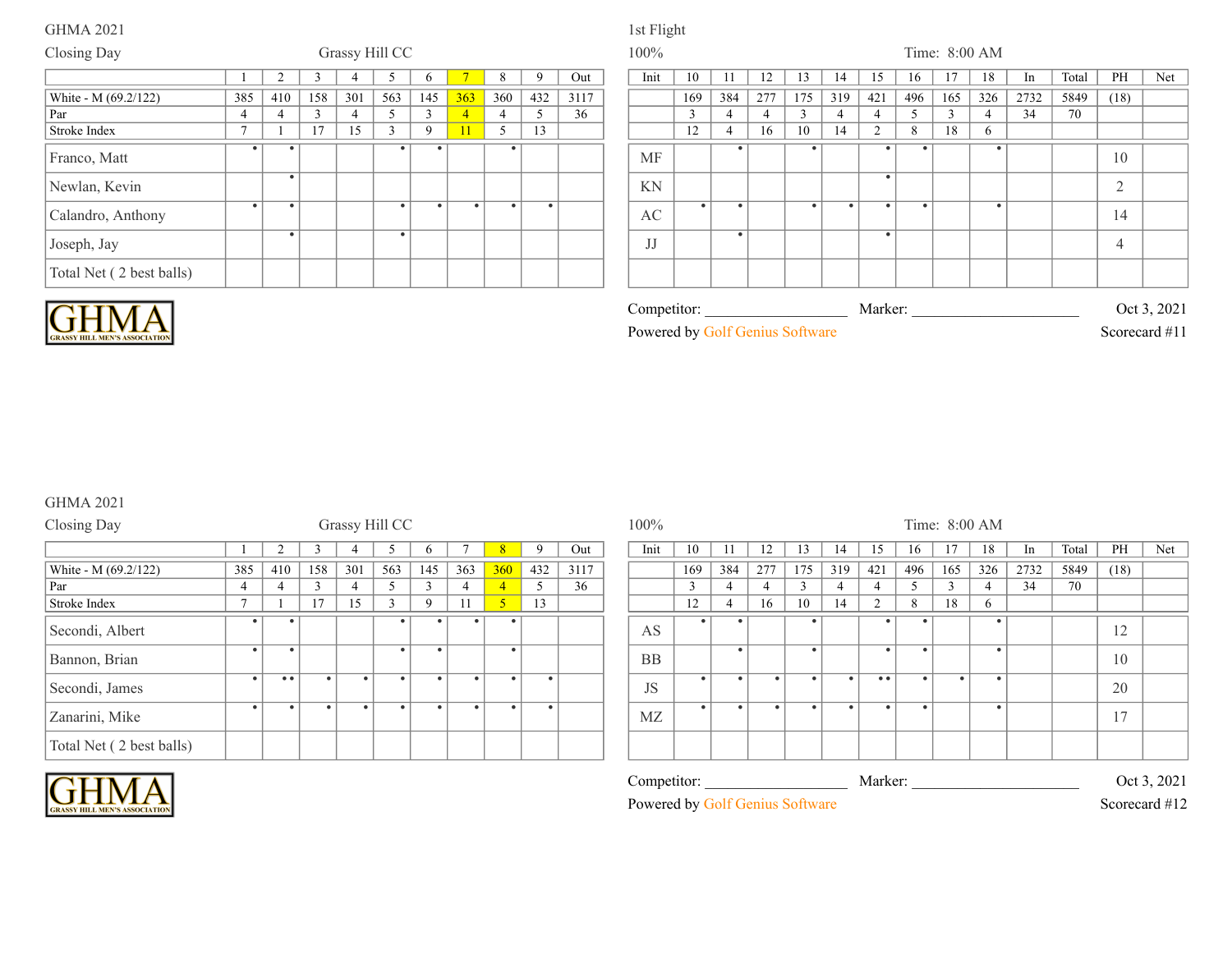| Closing Day              |                |           |        | Grassy Hill CC |           |             |           |           |           |      | 100% |               |     |     |              |           |        |           |           | Time: 8:00 AM  |      |       |      |     |
|--------------------------|----------------|-----------|--------|----------------|-----------|-------------|-----------|-----------|-----------|------|------|---------------|-----|-----|--------------|-----------|--------|-----------|-----------|----------------|------|-------|------|-----|
|                          |                |           |        |                |           |             |           |           | 9         | Out  | Init | 10            |     | 12  |              | 14        |        |           |           | 18             | In   | Total | PH   | Net |
| White - M (69.2/122)     | 385            | 410       | 158    | 301            | 563       | 145         | 363       | 360       | 432       | 3117 |      | 169           | 384 | 277 | 175          | 319       | 421    | 496       | 165       | 326            | 2732 | 5849  | (18) |     |
| Par                      |                |           | $\sim$ | $\overline{4}$ |           | $\sim$      |           |           |           | 36   |      | $\mathcal{E}$ |     |     | $\mathbf{3}$ |           |        |           | $\sim$    | $\overline{4}$ | 34   | 70    |      |     |
| Stroke Index             | $\overline{a}$ |           | 17     | 15             | $\sim$    | $\mathbf Q$ | 11        |           | 13        |      |      | 12            |     | 16  | 10           | 14        | $\sim$ | 8         | 18        | 6              |      |       |      |     |
| VanScoy, Jeff            |                |           |        |                |           |             |           | $\bullet$ |           |      | JV   |               |     |     |              |           |        |           |           | ٠              |      |       |      |     |
| Disilvestro, Eric        |                |           |        |                | ٠         |             |           | $\bullet$ |           |      | ED   |               |     |     |              | $\bullet$ |        |           |           |                |      |       | 17   |     |
| Dew, Micheal             |                | $\bullet$ | - 4    |                | $\bullet$ |             | $\bullet$ | $\bullet$ | $\bullet$ |      | MD   |               |     |     |              | $\bullet$ |        | $\bullet$ | $\bullet$ | $\bullet$      |      |       | 18   |     |
| Grogan, Keith            |                | ٠         |        |                | $\bullet$ |             |           | $\bullet$ |           |      | KG   |               |     |     |              |           |        |           |           | $\bullet$      |      |       | 12   |     |
| Total Net (2 best balls) |                |           |        |                |           |             |           |           |           |      |      |               |     |     |              |           |        |           |           |                |      |       |      |     |



| Competitor:                     | Marker: | Oct 3, 2021   |
|---------------------------------|---------|---------------|
| Powered by Golf Genius Software |         | Scorecard #13 |

# GHMA 2021

| Closing Day              |              |           |        |           | Grassy Hill CC |             |           |     |     |      | 100%      |     |                  |                |     |     |     |     |     | Time: 8:00 AM |      |      |
|--------------------------|--------------|-----------|--------|-----------|----------------|-------------|-----------|-----|-----|------|-----------|-----|------------------|----------------|-----|-----|-----|-----|-----|---------------|------|------|
|                          |              |           |        |           |                | O           |           |     |     | Out  | Init      | 10  |                  | 12             | 13  | 14  | 15  | 16  |     | 18            | 1n   | Tota |
| White - M (69.2/122)     | 385          | 410       | 158    | 301       | 563            | 145         | 363       | 360 | 432 | 3117 |           | 169 | 384              | 277            | 175 | 319 | 421 | 496 | 165 | 326           | 2732 | 584  |
| Par                      | 4            |           | $\sim$ |           |                | $\sim$      |           | 4   |     | 36   |           |     |                  | $\overline{4}$ |     | 4   |     |     |     |               | 34   | 70   |
| Stroke Index             | $\mathbf{r}$ |           | 17     | 15        |                | $\mathbf Q$ |           |     | 13  |      |           | 12  |                  | 16             | 10  | 14  | 2   | 8   | 18  | 6             |      |      |
| Smith, Roger             | $\bullet$    |           |        |           |                |             | ٠         |     |     |      | <b>RS</b> |     | $\bullet$        |                |     |     |     |     |     |               |      |      |
| Cianciolo, Thomas        | • •          | $\bullet$ |        | $\bullet$ | • •            |             | $\bullet$ | • • |     |      | TC        |     | $\bullet\bullet$ |                |     |     | • • |     |     | • •           |      |      |
| Sinkovich, Bob           | - 10         |           |        |           |                |             | $\bullet$ |     |     |      | <b>BS</b> |     | $\bullet$        |                |     |     |     | -   |     |               |      |      |
| Palmer, John             |              |           |        |           |                |             |           |     |     |      | JP        |     | $\bullet$        |                |     |     |     |     |     |               |      |      |
| Total Net (2 best balls) |              |           |        |           |                |             |           |     |     |      |           |     |                  |                |     |     |     |     |     |               |      |      |

# Competitor: \_\_\_\_\_\_\_\_\_\_\_\_\_\_\_\_\_\_\_\_\_\_\_\_\_\_\_\_\_\_\_\_\_\_\_\_\_\_\_\_\_\_\_\_\_\_\_\_\_\_\_\_\_\_\_\_\_\_\_\_\_\_\_\_\_\_\_\_\_\_\_\_\_\_\_ Marker: \_\_\_\_\_\_\_\_\_\_\_\_\_\_\_\_\_\_\_\_\_\_\_\_\_\_\_\_\_\_\_\_\_\_\_\_\_\_\_\_\_\_\_\_\_\_\_\_\_\_\_\_\_\_\_\_\_\_\_\_\_\_\_\_\_\_\_\_\_\_\_\_\_\_\_ Oct 3, 2021 Powered by Golf Genius Software Scorecard #14 1 2 3 4 5 6 7 8 9 Out Init 10 11 12 13 14 15 16 17 18 In Total PH Net 385 410 158 301 563 145 363 360 432 3117 169 384 277 175 319 421 496 165 326 2732 5849 (18) . . . . . 11 . .. . . . .. . . .. 25 . . . . . . 12 . . 5

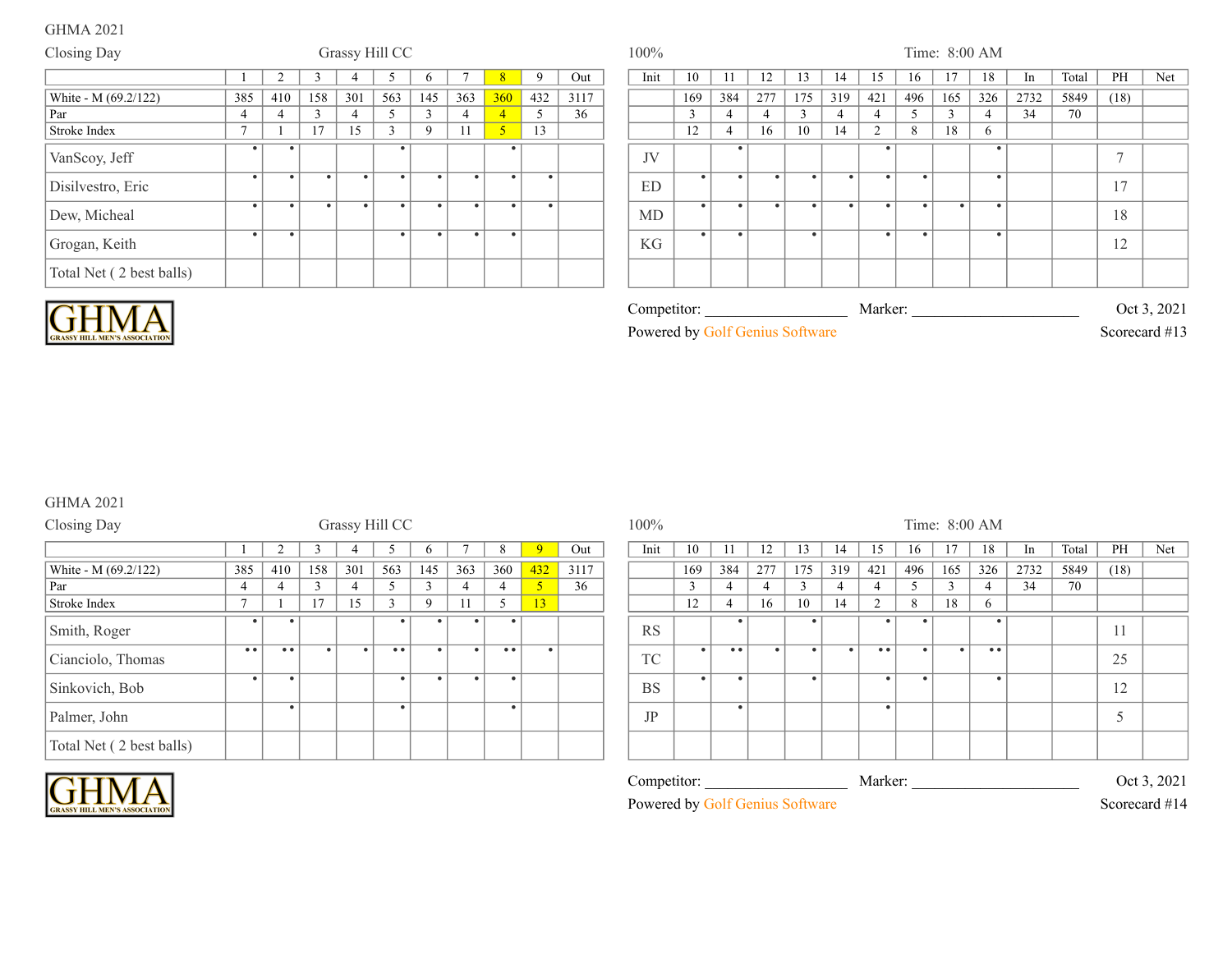| Closing Day              |                |                |            | Grassy Hill CC |           |     |           |           |                |      | 100%      |           |                |             |               |     |        |     | Time: 8:00 AM |                |      |       |      |     |
|--------------------------|----------------|----------------|------------|----------------|-----------|-----|-----------|-----------|----------------|------|-----------|-----------|----------------|-------------|---------------|-----|--------|-----|---------------|----------------|------|-------|------|-----|
|                          |                | $\mathcal{D}$  |            |                |           | n   |           |           | $\mathbf{Q}$   | Out  | Init      | 10        | 11             | 12          | 13            | 14  | 15     | 16  | 17            | 18             | In   | Total | PH   | Net |
| Green - M $(66.1/117)$   | 366            | 395            | <b>151</b> | 292            | 464       | 112 | 354       | 256       | 395            | 2785 |           | 148       | 330            | $\vert$ 265 | 169           | 306 | 324    | 407 | 159           | 316            | 2424 | 5209  | (18) |     |
| Par                      | -4             | $\overline{4}$ |            |                |           |     | 4         | 4         | 5 <sup>1</sup> | 36   |           |           | -4             |             | $\mathcal{R}$ |     |        | -5  |               | $\overline{4}$ | 34   | 70    |      |     |
| Stroke Index             | $\overline{ }$ |                | 17         | 15             |           |     | 11        |           | 13             |      |           | 12        | $\overline{4}$ | 16          | 10            | 14  | $\sim$ | 8   | 18            | 6              |      |       |      |     |
| Williams, Thomas         |                |                |            |                |           |     |           |           |                |      | TW        |           |                |             |               |     |        |     |               |                |      |       | 13   |     |
| Bannon, John             |                | $\bullet$      |            |                | $\bullet$ |     | $\bullet$ | $\bullet$ |                |      | JB        | $\bullet$ |                |             |               |     | ٠      |     |               |                |      |       | 13   |     |
| Voytek, Ian              |                | • •            |            |                |           |     |           | $\bullet$ |                |      | IV        |           |                | $\bullet$   |               |     | • •    |     | $\bullet$     |                |      |       | 20   |     |
| Voytek, Maribeth         |                |                |            |                |           |     |           | $\bullet$ |                |      | <b>MV</b> |           |                |             |               |     |        |     |               |                |      |       | 10   |     |
| Total Net (2 best balls) |                |                |            |                |           |     |           |           |                |      |           |           |                |             |               |     |        |     |               |                |      |       |      |     |



| $\tilde{\phantom{a}}$<br>$\mathsf{Competitor}$ : | Marker | 2021<br>. Jet       |
|--------------------------------------------------|--------|---------------------|
| Powered<br>1111S<br>hv<br>utware<br>N) I         |        | 11.4.7<br>Scorecard |

# GHMA 2021

|                |            |                |     |               |             |                |     |             |      | 100%      |                 |     |     |           |           |           |     |           |           |               |       |        |     |
|----------------|------------|----------------|-----|---------------|-------------|----------------|-----|-------------|------|-----------|-----------------|-----|-----|-----------|-----------|-----------|-----|-----------|-----------|---------------|-------|--------|-----|
|                | $\sqrt{2}$ |                |     |               |             |                | 8   | $\mathbf Q$ | Out  | Init      | 10 <sup>°</sup> |     | 12  | 13        | 14        |           | 16  |           | 18        | -In           | Total | PH     | Net |
| 385            | 410        | 158            | 301 | 563           | 145         | 363            | 360 | 432         | 3117 |           | 169             | 384 | 277 | 175       | 319       | 421       | 496 | 165       | 326       | 2732          | 5849  | (18)   |     |
|                | 4          |                |     |               |             |                |     |             | 36   |           | 2               |     |     | $\sim$    | 4         |           |     | -3        |           | 34            | 70    |        |     |
| $\overline{ }$ |            | 1 <sub>7</sub> | 15  | $\mathcal{R}$ | $\mathbf Q$ |                |     | 13          |      |           | 12              |     | 16  | 10        | 14        | $\sim$    | 8   | 18        | 6.        |               |       |        |     |
|                |            |                |     |               |             |                |     |             |      | <b>CT</b> |                 |     |     |           |           |           |     |           | ٠         |               |       | 8      |     |
| $\bullet$      | $^{\circ}$ | $\bullet$      |     | $\bullet$     | $\bullet$   |                |     |             |      | MC        | $\bullet$       |     |     | $\bullet$ | $\bullet$ | $\bullet$ |     | $\bullet$ | $\bullet$ |               |       | 19     |     |
| $\bullet$      | $\bullet$  |                |     | $\bullet$     | $\bullet$   |                |     |             |      | <b>SI</b> | $\bullet$       |     |     | $\bullet$ | $\bullet$ | $\bullet$ |     |           | $\bullet$ |               |       | 14     |     |
|                | ٠          |                |     |               |             |                |     |             |      | ZB        |                 |     |     |           |           |           |     |           |           |               |       | $\sim$ |     |
|                |            |                |     |               |             |                |     |             |      |           |                 |     |     |           |           |           |     |           |           |               |       |        |     |
|                |            |                |     |               |             | Grassy Hill CC |     |             |      |           |                 |     |     |           |           |           |     |           |           | Time: 8:00 AM |       |        |     |



| <b>SI</b>                       | ٠ |  |  |         |  |  | 14            |             |
|---------------------------------|---|--|--|---------|--|--|---------------|-------------|
| ZB                              |   |  |  |         |  |  | ∸             |             |
|                                 |   |  |  |         |  |  |               |             |
| Competitor:                     |   |  |  | Marker: |  |  |               | Oct 3, 2021 |
| Powered by Golf Genius Software |   |  |  |         |  |  | Scorecard #16 |             |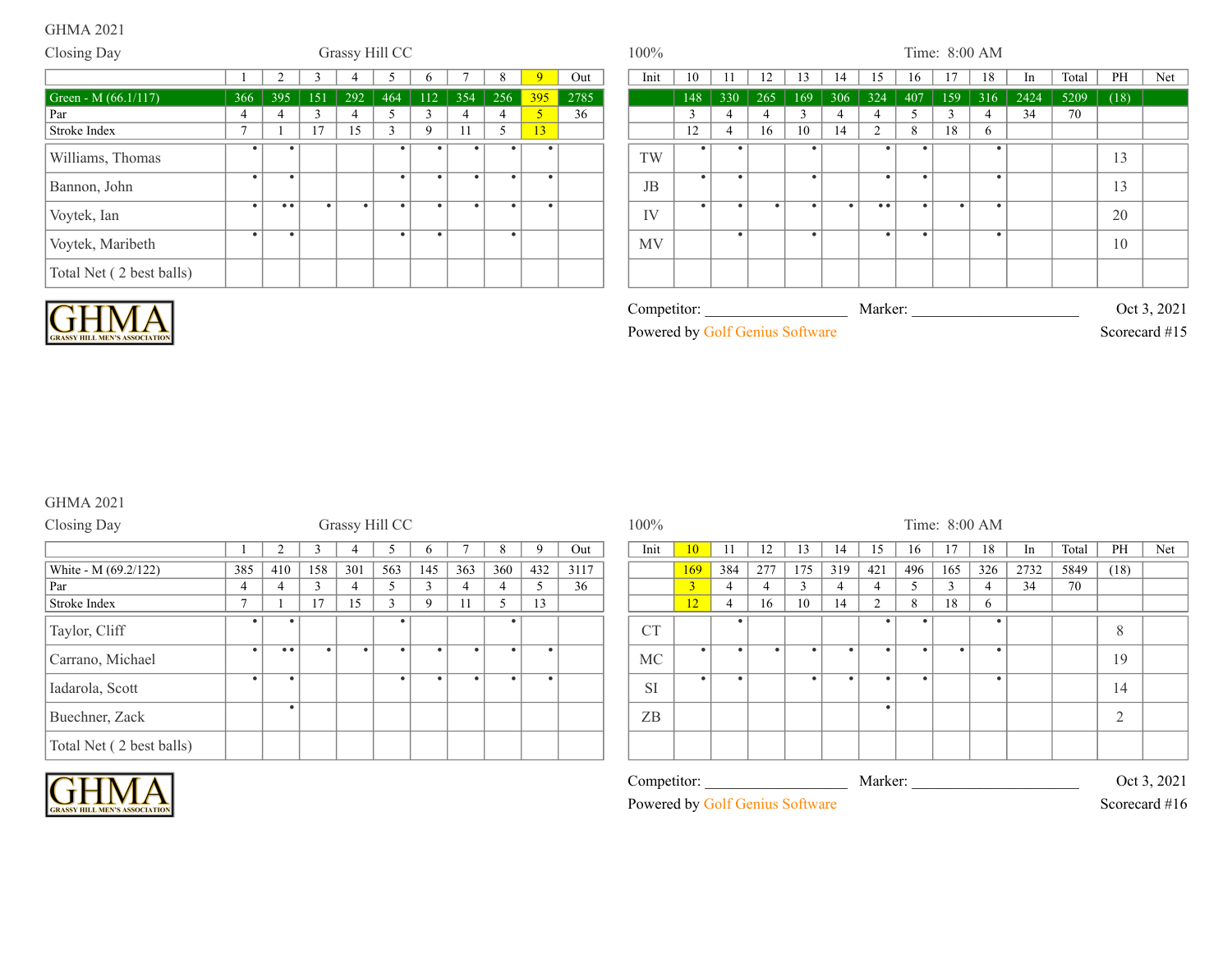| Closing Day              |     |                         |                  |     |     | Grassy Hill CC   |              |     |                  |           |      | 100%        |     |                  |             |     |           |                  |               | Time: 8:00 AM |           |      |       |             |             |
|--------------------------|-----|-------------------------|------------------|-----|-----|------------------|--------------|-----|------------------|-----------|------|-------------|-----|------------------|-------------|-----|-----------|------------------|---------------|---------------|-----------|------|-------|-------------|-------------|
|                          |     |                         | $\sqrt{ }$       |     |     |                  |              |     | 8                | 9         | Out  | Init        | 10  | 11               | 12          | 13  | 14        | 15               |               | 17            | 18        | In   | Total | PH          | Net         |
| White - M (69.2/122)     |     | Wht $385$               | 410              | 158 | 301 | 563              | 145          | 363 | 360              | 432       | 3117 |             | 169 | 384              | $\vert$ 277 | 175 | 319       | 421              | 496           | 165           | 326       | 2732 | 5849  |             |             |
| Green - M $(66.1/117)$   |     | $\boxed{\text{Gm}}$ 366 | 395              | 151 | 292 | 464              | 112          | 354 | $256$            | 395       | 2785 |             | 148 | 330              | 265         | 169 | 306       | 324              | 407           |               | $159$ 316 | 2424 | 5209  | (18)        |             |
| Par                      |     | 4                       |                  |     |     |                  |              |     |                  |           | 36   |             |     |                  |             |     |           |                  | $\mathcal{L}$ |               |           | 34   | 70    |             |             |
| Stroke Index             |     | $\overline{ }$          |                  | 17  | 15  | $\sim$           | $\mathbf{Q}$ | 11  | 5                | 13        |      |             | 12  |                  | 16          | 10  | 14        | $\mathcal{D}$    | 8             | 18            | 6         |      |       |             |             |
| Matts, David             | Grn | $\bullet\bullet$        | $\bullet\bullet$ |     |     | $\bullet\bullet$ |              |     | $\bullet\bullet$ | $\bullet$ |      | <b>DM</b>   |     | $\bullet\bullet$ |             |     | $\bullet$ | $\bullet\bullet$ |               |               | $\bullet$ |      |       | 25          |             |
| Matts, Phil              | Wht |                         |                  |     |     |                  |              |     |                  |           |      | <b>PM</b>   |     |                  |             |     |           |                  |               |               |           |      |       | $+1$        |             |
| Brennan, Daniel          | Grn | $\bullet$               |                  |     |     |                  |              |     | $\bullet$        |           |      | DB          |     |                  |             |     |           | $\bullet$        |               |               |           |      |       | 11          |             |
| Blake, Bob               | Grn |                         |                  |     |     |                  |              |     |                  |           |      | <b>BB</b>   |     |                  |             |     |           |                  |               |               |           |      |       | $\leq$<br>J |             |
| Total Net (2 best balls) |     |                         |                  |     |     |                  |              |     |                  |           |      |             |     |                  |             |     |           |                  |               |               |           |      |       |             |             |
| <b>CHM</b>               |     |                         |                  |     |     |                  |              |     |                  |           |      | Competitor: |     |                  |             |     |           | Marker:          |               |               |           |      |       |             | Oct 3, 2021 |

**CRASSY HILL MEN'S ASSOCIATION** 

|  |  | Powered by Golf Genius Software |  |
|--|--|---------------------------------|--|
|--|--|---------------------------------|--|

Scorecard #17

# GHMA 2021

| Closing Day              |     |              |                  |     | Grassy Hill CC |              |             |     |                |     |      | 100%        |               |                |                |              |          |         |     | Time: 8:00 AM |                |               |       |      |             |
|--------------------------|-----|--------------|------------------|-----|----------------|--------------|-------------|-----|----------------|-----|------|-------------|---------------|----------------|----------------|--------------|----------|---------|-----|---------------|----------------|---------------|-------|------|-------------|
|                          |     |              |                  |     |                |              |             |     | 8              | 9   | Out  | Init        | 10            |                | 12             | 13           | 14       | 15      | 16  | 17            | 18             | <sub>In</sub> | Total | PH   | Net         |
| White - M (69.2/122)     | Wht | 385          | 410              | 158 | 301            | 563          | 145         | 363 | 360            | 432 | 3117 |             | 169           | 384            | 277            | 175          | 319      | 421     | 496 | 165           | 326            | 2732          | 5849  |      |             |
| Green - M $(66.1/117)$   | Grn | 366          | 395              | 151 | 292            | 464          | 112         | 354 | 256            | 395 | 2785 |             | 148           | 330            | 265            | 169          | 306      | 324     | 407 | 159           | 316            | 2424          | 5209  | (18) |             |
| Par                      |     |              |                  |     | 4              | 5            |             |     | $\overline{4}$ |     | 36   |             | $\mathcal{R}$ | $\overline{4}$ | $\overline{4}$ | $\mathbf{3}$ | $\Delta$ | 4       | -5  | $\mathbf{3}$  | $\overline{4}$ | 34            | 70    |      |             |
| Stroke Index             |     | $\mathbf{r}$ |                  | 17  | 15             | $\mathbf{3}$ | $\mathbf Q$ | 11  | 5              | 13  |      |             | 12            | $\overline{4}$ | 16             | 10           | 14       | 2       | 8   | 18            | 6              |               |       |      |             |
| Gullo, Robert            | Grn |              |                  |     |                |              |             |     | $\bullet$      |     |      | RG          | $\bullet$     |                |                |              |          |         |     |               |                |               |       | 14   |             |
| Fiorillo, Peter          | Wht | $\bullet$    |                  |     |                | $\bullet$    | ٠           |     | $\bullet$      |     |      | PF          |               | $\bullet$      |                | $\bullet$    |          |         |     |               |                |               |       | 10   |             |
| Chapman, Mal             | Grn |              |                  |     |                | $\bullet$    |             |     |                |     |      | <b>MC</b>   | $\bullet$     |                |                |              |          |         |     |               |                |               |       | 13   |             |
| Dusenbery, Roger         | Grn |              | $\bullet\bullet$ |     |                | • •          |             |     |                |     |      | <b>RD</b>   | $\bullet$     | $\bullet$      |                |              |          | • •     |     | ٠             |                |               |       | 21   |             |
| Total Net (2 best balls) |     |              |                  |     |                |              |             |     |                |     |      |             |               |                |                |              |          |         |     |               |                |               |       |      |             |
|                          |     |              |                  |     |                |              |             |     |                |     |      | Competitor: |               |                |                |              |          | Marker: |     |               |                |               |       |      | Oct 3, 2021 |

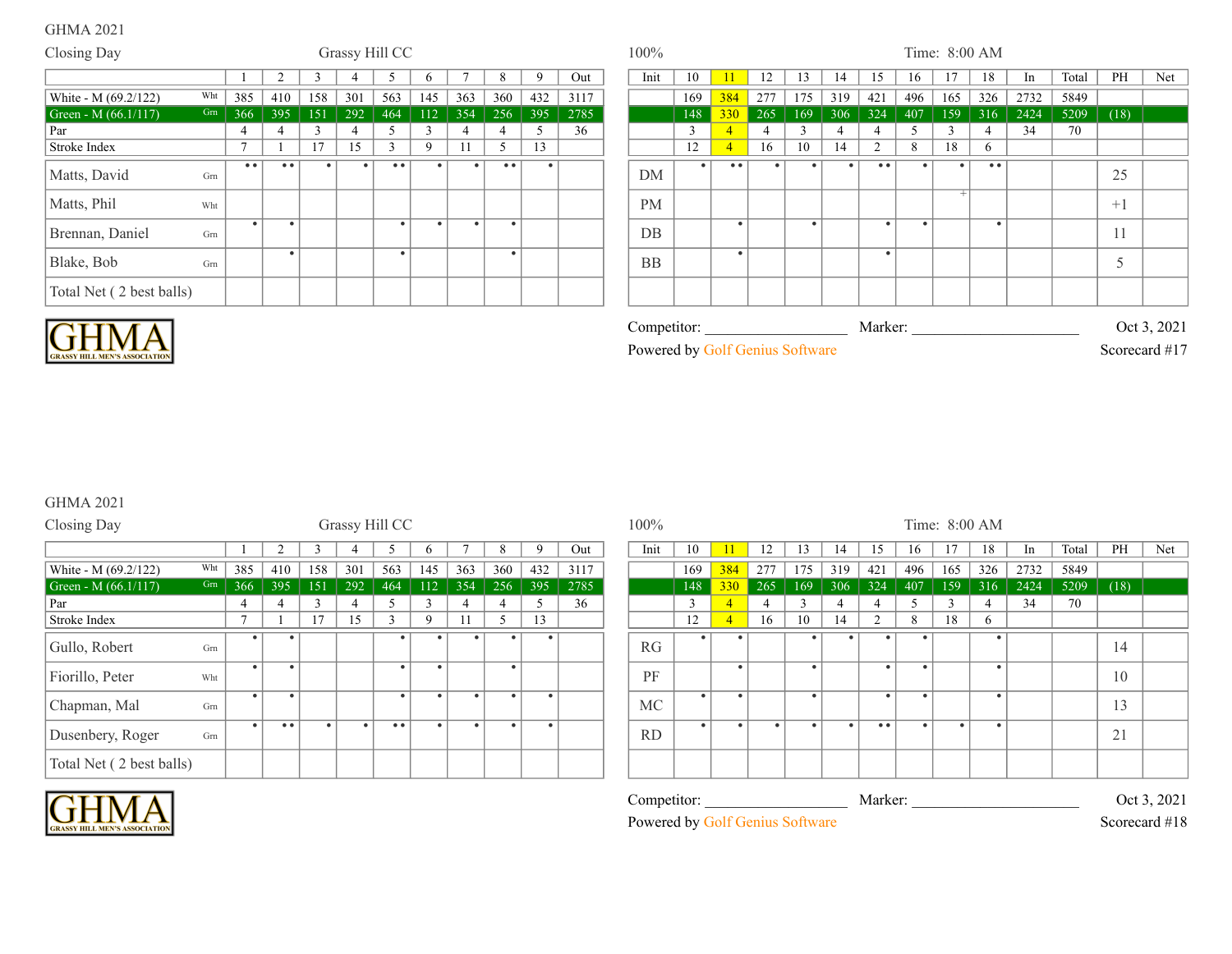# GHMA 2021 4th Flight

| Closing Day              |                     |     |           |                | Grassy Hill CC |                  |           |           |             |      | 100%      |                    |           |                |                                               |           |                |                  |           | Time: 8:00 AM |      |       |          |     |
|--------------------------|---------------------|-----|-----------|----------------|----------------|------------------|-----------|-----------|-------------|------|-----------|--------------------|-----------|----------------|-----------------------------------------------|-----------|----------------|------------------|-----------|---------------|------|-------|----------|-----|
|                          |                     |     |           |                |                |                  |           | $\Omega$  | $\mathbf Q$ | Out  | Init      | 10                 |           |                |                                               | 14        | 15             | 16               |           | 18            |      | Total | PH       | Net |
| White - M (69.2/122)     | 385                 | 410 | 158       | 301            | 563            | 145              | 363       | 360       | 432         | 3117 |           | 169                | 384       | 277            | 175                                           | 319       | 421            | 496              | 165       | 326           | 2732 | 5849  | (18)     |     |
| Par                      |                     | 4   |           | $\overline{4}$ |                | $\sim$           |           |           |             | 36   |           | $\sim$<br>$\Delta$ |           | $\overline{4}$ | $\sim$                                        |           | $\overline{4}$ |                  | $\sim$    |               | 34   | 70    |          |     |
| Stroke Index             | $\mathbf{r}$        |     | 17        | 15             |                | 9                | 11        | 5         | 13          |      |           | 12                 |           | 16             | 10                                            | 14        | $\sim$         | 8                | 18        | $\mathsf{h}$  |      |       |          |     |
| Santos, Kolby            |                     |     |           |                |                |                  |           |           |             |      | <b>KS</b> |                    |           |                |                                               |           |                | ٠                |           |               |      |       | 11       |     |
| Royster, Aaron           | $\bullet\bullet$    | • • | $\bullet$ | $\bullet$      | • •            | $\bullet\bullet$ | $\bullet$ | $-$ .     | $\bullet$   |      | AR        | $\bullet$          | • •       |                | $\bullet\hspace{0.1cm} \bullet\hspace{0.1cm}$ | - 4       | • •            | $\bullet\bullet$ | $\bullet$ | • •           |      |       | 28       |     |
| Kish, David              | $\bullet$           |     |           |                | $\bullet$      |                  | $\bullet$ | $\bullet$ |             |      | DK        |                    | $\bullet$ |                | $\bullet$                                     |           | $\bullet$      | $\bullet$        |           | $\bullet$     |      |       | 11<br>-1 |     |
| Kish, DJ                 | $\bullet$ $\bullet$ | • • | $\bullet$ | $\bullet$      | • •            | $\bullet\bullet$ | $\bullet$ | • •       | $\bullet$   |      | DK        | $\bullet$          | • •       | $\bullet$      | $\bullet\bullet$                              | $\bullet$ | • •            | $\bullet\bullet$ | $\bullet$ | • •           |      |       | 28       |     |
| Total Net (2 best balls) |                     |     |           |                |                |                  |           |           |             |      |           |                    |           |                |                                               |           |                |                  |           |               |      |       |          |     |



| <b>RASSY HILL MEN'S ASSOCIATIO</b> |  |
|------------------------------------|--|

| . ompetitor: . |  |             |          | Marker: |  |  | Oct 3           | 2021 |  |
|----------------|--|-------------|----------|---------|--|--|-----------------|------|--|
| Powered by C   |  | iolf Genuis | Software |         |  |  | Scorecard $#19$ |      |  |

# GHMA 2021 3rd Flight

GRASSY HILL MEN'S ASSOCIATION

| Closing Day              |                |                  |     |           | Grassy Hill CC                 |             |           |     |           |      | $100\%$   |           |                     |                 |           |                |                  |           |           | Time: 8:00 AM |      |      |
|--------------------------|----------------|------------------|-----|-----------|--------------------------------|-------------|-----------|-----|-----------|------|-----------|-----------|---------------------|-----------------|-----------|----------------|------------------|-----------|-----------|---------------|------|------|
|                          |                |                  |     |           |                                |             |           | 8   | $\Omega$  | Out  | Init      | 10        |                     | 12              | 13        | 14             | 15               | 16        |           | 18            |      | Tota |
| Green - M $(66.1/117)$   | 366            | 395              | 151 | 292       | 464                            | 112         | 354       | 256 | 395       | 2785 |           | 148       | 330                 | 265             | 169       | 306            | 324              | 407       | 159       | 316           | 2424 | 520  |
| Par                      | 4              | 4                |     | 4         |                                |             | 4         |     |           | 36   |           |           | 4                   | $\overline{4}$  |           | $\overline{4}$ |                  |           | $\sim$    | 4             | 34   | 70   |
| Stroke Index             | $\overline{ }$ |                  | 17  | 15        | $\sim$<br>$\blacktriangleleft$ | $\mathbf Q$ | 11        |     | 13        |      |           | 12        | 4                   | 16 <sup>2</sup> | 10        | 14             | 2                | 8         | 18        | 6             |      |      |
| Odoy, Edwin              |                |                  |     |           |                                |             |           |     |           |      | EO        |           |                     |                 |           |                |                  |           |           |               |      |      |
| Mudry, Paul              | $\bullet$      | $\bullet\bullet$ |     | $\bullet$ | • •                            |             |           |     | -         |      | <b>PM</b> | $\bullet$ | $\bullet\bullet$    |                 | $\bullet$ | $\bullet$      | $\bullet\bullet$ | $\bullet$ | $\bullet$ |               |      |      |
| Boveri, Robert           | $\bullet$      | • •              |     | $\bullet$ | • •                            |             | $\bullet$ | ٠   | $\bullet$ |      | RB        | $\bullet$ | $\bullet$ $\bullet$ |                 | $\bullet$ | $\bullet$      | • •              | $\bullet$ | ٠         |               |      |      |
| Odoy, William            | $\bullet$      | $\bullet$        |     |           | $\bullet$                      |             |           | ٠   | -         |      | <b>WO</b> | - 4       |                     |                 | $\bullet$ | $\bullet$      |                  | $\bullet$ | ٠         |               |      |      |
| Total Net (2 best balls) |                |                  |     |           |                                |             |           |     |           |      |           |           |                     |                 |           |                |                  |           |           |               |      |      |

| Grassy Hill CC<br>Time: 8:00 AM<br>100%<br>PH<br>Net<br>Init<br>9<br>Out<br>10<br>18<br>Total<br>12 <sup>2</sup><br>13<br>-11<br>15<br>In<br>14<br>16<br>C<br>$\mathbf{p}$<br>2785<br>5209<br>2424<br>(18)<br>395<br>256<br>395<br>148<br>330<br>306<br>324<br>159<br>316<br>151<br>292<br>354<br>169<br>407<br>112<br>265<br>464<br>36<br>34<br>70<br>3<br>5<br>3<br>3<br>5<br>3<br>5<br>3<br>4<br>4<br>4<br>4<br>17<br>15<br>13<br>18<br>3<br>5<br>12<br>16 <sup>°</sup><br>10<br>14<br>$\overline{2}$<br>8<br>9<br>11<br>6<br>$\bullet$<br>٠<br>$\bullet$<br>$\bullet$<br>٠<br>٠<br>EO<br>12<br>$\bullet\bullet$<br>• •<br>• •<br>$\bullet$<br>$\bullet$<br>$\bullet$<br>$\bullet$<br>$\bullet$<br>$\bullet$<br>$\bullet$<br>$\bullet$<br>$\bullet$<br>$\bullet$<br>$\bullet$<br>$\bullet$ $\bullet$<br>$\bullet$<br>$\bullet$<br>22<br><b>PM</b><br>• •<br>$\bullet$<br>$\bullet$<br>$\bullet$<br>• •<br>$\bullet$<br>• •<br>$\bullet$<br>$\bullet$ .<br>$\bullet$ 1<br>$\bullet$<br>$\bullet$<br>$^{\circ}$<br>$\bullet$<br>22<br>RB<br>$\bullet$<br>$\bullet$ 1<br>$\bullet$<br>$\bullet$<br>$\bullet$<br>$\bullet$ $\bullet$<br>$\bullet$<br>$\bullet$<br>$\bullet$<br>$\bullet$<br>$\bullet$<br>$\bullet$<br>$\bullet$<br>$\bullet$<br>$\bullet$<br>$\bullet$<br>$\bullet$<br>$\bullet$<br><b>WO</b><br>19<br>Competitor:<br>Marker:<br>Oct 3, 2021<br>Powered by Golf Genius Software<br>Scorecard #20 |     |  |  |  |  |  | 3rd Flight |  |  |  |  |  |  |  |
|-----------------------------------------------------------------------------------------------------------------------------------------------------------------------------------------------------------------------------------------------------------------------------------------------------------------------------------------------------------------------------------------------------------------------------------------------------------------------------------------------------------------------------------------------------------------------------------------------------------------------------------------------------------------------------------------------------------------------------------------------------------------------------------------------------------------------------------------------------------------------------------------------------------------------------------------------------------------------------------------------------------------------------------------------------------------------------------------------------------------------------------------------------------------------------------------------------------------------------------------------------------------------------------------------------------------------------------------------------------------------------------------------------------------|-----|--|--|--|--|--|------------|--|--|--|--|--|--|--|
|                                                                                                                                                                                                                                                                                                                                                                                                                                                                                                                                                                                                                                                                                                                                                                                                                                                                                                                                                                                                                                                                                                                                                                                                                                                                                                                                                                                                                 |     |  |  |  |  |  |            |  |  |  |  |  |  |  |
|                                                                                                                                                                                                                                                                                                                                                                                                                                                                                                                                                                                                                                                                                                                                                                                                                                                                                                                                                                                                                                                                                                                                                                                                                                                                                                                                                                                                                 |     |  |  |  |  |  |            |  |  |  |  |  |  |  |
|                                                                                                                                                                                                                                                                                                                                                                                                                                                                                                                                                                                                                                                                                                                                                                                                                                                                                                                                                                                                                                                                                                                                                                                                                                                                                                                                                                                                                 | 366 |  |  |  |  |  |            |  |  |  |  |  |  |  |
|                                                                                                                                                                                                                                                                                                                                                                                                                                                                                                                                                                                                                                                                                                                                                                                                                                                                                                                                                                                                                                                                                                                                                                                                                                                                                                                                                                                                                 | 4   |  |  |  |  |  |            |  |  |  |  |  |  |  |
|                                                                                                                                                                                                                                                                                                                                                                                                                                                                                                                                                                                                                                                                                                                                                                                                                                                                                                                                                                                                                                                                                                                                                                                                                                                                                                                                                                                                                 |     |  |  |  |  |  |            |  |  |  |  |  |  |  |
|                                                                                                                                                                                                                                                                                                                                                                                                                                                                                                                                                                                                                                                                                                                                                                                                                                                                                                                                                                                                                                                                                                                                                                                                                                                                                                                                                                                                                 |     |  |  |  |  |  |            |  |  |  |  |  |  |  |
|                                                                                                                                                                                                                                                                                                                                                                                                                                                                                                                                                                                                                                                                                                                                                                                                                                                                                                                                                                                                                                                                                                                                                                                                                                                                                                                                                                                                                 |     |  |  |  |  |  |            |  |  |  |  |  |  |  |
|                                                                                                                                                                                                                                                                                                                                                                                                                                                                                                                                                                                                                                                                                                                                                                                                                                                                                                                                                                                                                                                                                                                                                                                                                                                                                                                                                                                                                 |     |  |  |  |  |  |            |  |  |  |  |  |  |  |
|                                                                                                                                                                                                                                                                                                                                                                                                                                                                                                                                                                                                                                                                                                                                                                                                                                                                                                                                                                                                                                                                                                                                                                                                                                                                                                                                                                                                                 |     |  |  |  |  |  |            |  |  |  |  |  |  |  |
|                                                                                                                                                                                                                                                                                                                                                                                                                                                                                                                                                                                                                                                                                                                                                                                                                                                                                                                                                                                                                                                                                                                                                                                                                                                                                                                                                                                                                 |     |  |  |  |  |  |            |  |  |  |  |  |  |  |
|                                                                                                                                                                                                                                                                                                                                                                                                                                                                                                                                                                                                                                                                                                                                                                                                                                                                                                                                                                                                                                                                                                                                                                                                                                                                                                                                                                                                                 |     |  |  |  |  |  |            |  |  |  |  |  |  |  |
|                                                                                                                                                                                                                                                                                                                                                                                                                                                                                                                                                                                                                                                                                                                                                                                                                                                                                                                                                                                                                                                                                                                                                                                                                                                                                                                                                                                                                 |     |  |  |  |  |  |            |  |  |  |  |  |  |  |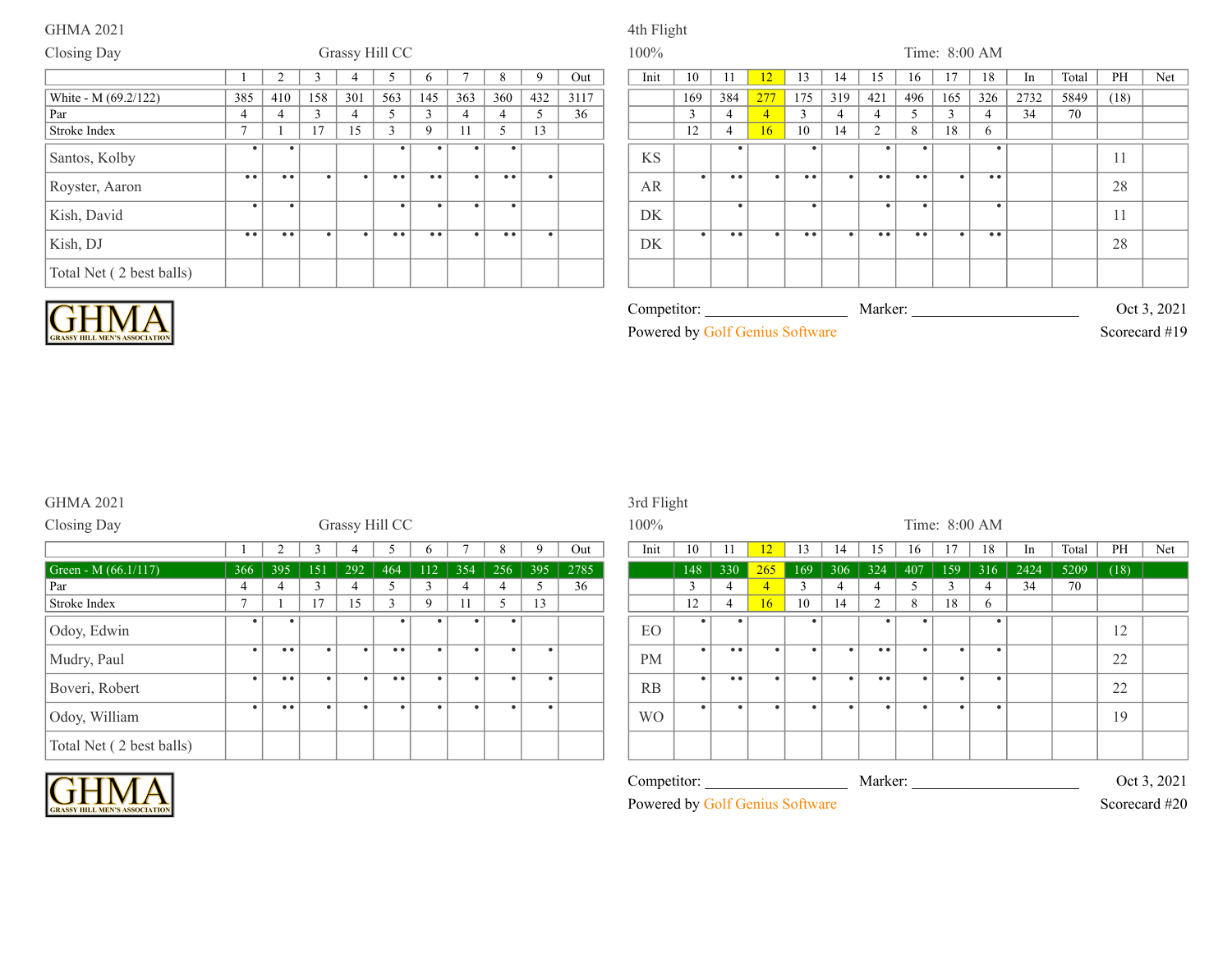| Closing Day              |                |                     |           | Grassy Hill CC |                     |              |                |                  |     |      | 100%      |      |              |                     |           |                 |           |                  |           | Time: 8:00 AM |                             |      |       |      |     |
|--------------------------|----------------|---------------------|-----------|----------------|---------------------|--------------|----------------|------------------|-----|------|-----------|------|--------------|---------------------|-----------|-----------------|-----------|------------------|-----------|---------------|-----------------------------|------|-------|------|-----|
|                          |                |                     |           |                |                     | <sub>0</sub> |                |                  |     | Out  |           | Init | 10           |                     | 12        | 13 <sup>°</sup> | 14        | 15               | 16        | 17            | 18                          | In   | Total | PH   | Net |
| White - M (69.2/122)     | 385            | 410                 | 158       | 301            | 563                 | 145          | 363            | 360              | 432 | 3117 |           |      | 169          | 384                 | 277       | 175             | 319       | 421              | 496       | 165           | 326                         | 2732 | 5849  | (18) |     |
| Par                      | 4              | 4                   |           | $\overline{4}$ |                     |              | $\overline{4}$ |                  | 5   | 36   |           |      | $\mathbf{R}$ | 4                   |           | $\overline{3}$  |           | 4                |           | $\sim$        | $\boldsymbol{\vartriangle}$ | 34   | 70    |      |     |
| Stroke Index             | $\overline{ }$ |                     | 17        | 15             |                     | 9            |                |                  | 13  |      |           |      | 12           |                     | 16        | 10              | 14        | $\sim$           | 8         | 18            | 6                           |      |       |      |     |
| Barada, Nelson           |                | $\bullet\;\bullet$  |           |                | $\bullet\bullet$    |              |                |                  |     |      | <b>NB</b> |      |              |                     |           |                 |           | $\bullet\bullet$ |           |               | ٠                           |      |       | 21   |     |
| Spruyt, Greg             |                | $\bullet$ $\bullet$ | $\bullet$ |                | $\bullet$ $\bullet$ |              |                | $\bullet\bullet$ |     |      | <b>GS</b> |      |              | $\bullet$ $\bullet$ |           |                 | $\bullet$ | • •              |           |               |                             |      |       | 23   |     |
| Regina, Joseph           | $\bullet$      | $\bullet$ $\bullet$ | $\bullet$ |                | $\bullet$           | $\bullet$    |                | $\bullet$        |     |      | <b>JR</b> |      |              | $\bullet$           | $\bullet$ |                 | $\bullet$ | • •              | $\bullet$ | $\bullet$     |                             |      |       | 20   |     |
| Espinel, Sid             |                |                     |           |                |                     |              |                | $\bullet$        |     |      | <b>SE</b> |      |              |                     |           |                 |           |                  |           |               | $\bullet$                   |      |       |      |     |
| Total Net (2 best balls) |                |                     |           |                |                     |              |                |                  |     |      |           |      |              |                     |           |                 |           |                  |           |               |                             |      |       |      |     |



| Competitor:                     | Marker: | Oct 3, 2021   |
|---------------------------------|---------|---------------|
| Powered by Golf Genius Software |         | Scorecard #21 |

# GHMA 2021

| Closing Day              |     |                |                  |               |     | Grassy Hill CC   |              |           |                  |     |      | 100%      |               |                  |                |     |           |                     |                  | Time: 8:00 AM |     |      |      |
|--------------------------|-----|----------------|------------------|---------------|-----|------------------|--------------|-----------|------------------|-----|------|-----------|---------------|------------------|----------------|-----|-----------|---------------------|------------------|---------------|-----|------|------|
|                          |     |                |                  | ຳ             |     |                  | $\theta$     |           | 8                | 9   | Out  | Init      | 10            |                  | 12             | 13  | 14        | 15                  | 16               | 17            | 18  | In   | Tota |
| White - M (69.2/122)     | Wht | 385            | 410              | 158           | 301 | 563              | 145          | 363       | 360              | 432 | 3117 |           | 169           | 384              | 277            | 175 | 319       | 421                 | 496              | 165           | 326 | 2732 | 584  |
| Green - M $(66.1/117)$   | Grn | 366            | 395              | 151           | 292 | 464              | 112          | 354       | 256              | 395 | 2785 |           | 148           | 330              | 265            | 169 | 306       | 324                 | 407              | 159           | 316 | 2424 | 520  |
| Par                      |     | 4              | 4                | $\mathcal{R}$ |     |                  | $\mathbf{3}$ | 4         | 4                |     | 36   |           | $\mathcal{L}$ |                  | $\overline{4}$ |     |           | $\overline{4}$      |                  |               | 4   | 34   | 70   |
| Stroke Index             |     | $\overline{ }$ |                  | 17            | 15  | $\sim$           | $\mathbf Q$  |           |                  | 13  |      |           | 12            |                  | 16             | 10  | 14        | 2                   | 8                | 18            | 6   |      |      |
| Casey, Joe               | Grn |                |                  |               |     |                  |              |           |                  |     |      | JC        |               | ٠                |                |     |           |                     |                  |               |     |      |      |
| Quish, Jim               | Wht | $\bullet$      | $\bullet\bullet$ | ٠             |     | $\bullet$        | $\bullet$    | $\bullet$ | $\bullet$        |     |      | <b>JQ</b> |               | $\bullet$        |                | ٠   | $\bullet$ | $\bullet$           |                  | $\bullet$     |     |      |      |
| Porto, Michael           | Wht |                | $\bullet\bullet$ |               |     | $\bullet\bullet$ |              |           |                  |     |      | <b>MP</b> |               | ٠                |                |     | $\bullet$ | $\bullet$ $\bullet$ |                  | $\bullet$     |     |      |      |
| White, Steve             | Wht | • •            | $\bullet\bullet$ |               |     | $\bullet$        |              | $\bullet$ | $\bullet\bullet$ |     |      | <b>SW</b> |               | $\bullet\bullet$ |                |     | $\bullet$ | $\bullet$ $\bullet$ | $\bullet\bullet$ |               | • • |      |      |
| Total Net (2 best balls) |     |                |                  |               |     |                  |              |           |                  |     |      |           |               |                  |                |     |           |                     |                  |               |     |      |      |

|           | 2                | $\sqrt{2}$<br>$\rightarrow$ | 4         |                     | <sub>0</sub> | −   | 8         | 9         | Out  | Init        | 10           |                  | 12        | 13            | 14        | 15                  | 16  | 17        | 18  | In   | Total | PH   | Net         |
|-----------|------------------|-----------------------------|-----------|---------------------|--------------|-----|-----------|-----------|------|-------------|--------------|------------------|-----------|---------------|-----------|---------------------|-----|-----------|-----|------|-------|------|-------------|
| 385       | 410              | 158                         | 301       | 563                 | 145          | 363 | 360       | 432       | 3117 |             | 169          | 384              | 277       | 175           | 319       | 421                 | 496 | 165       | 326 | 2732 | 5849  |      |             |
| 366       | 395              | 151                         | 292       | 464                 | 112          | 354 | 256       | 395       | 2785 |             | 148          | 330              | 265       | 169           | 306       | 324                 | 407 | 159       | 316 | 2424 | 5209  | (18) |             |
| 4         | 4                | $\mathbf{3}$                | 4         | 5                   | 3            | 4   | 4         | Ć.        | 36   |             | $\mathbf{3}$ | 4                | 4         | $\mathcal{L}$ | 4         | 4                   |     | 3         |     | 34   | 70    |      |             |
| 7         |                  | 17                          | 15        | 3                   | 9            | 11  | 5.        | 13        |      |             | 12           | 4                | 16        | 10            | 14        | 2                   | 8   | 18        | 6   |      |       |      |             |
| $\bullet$ |                  |                             |           | $\bullet$           |              |     |           | $\bullet$ |      | <b>JC</b>   | $\bullet$    | ٠                | ٠         |               |           | $\bullet$           |     |           |     |      |       | 18   |             |
| $\bullet$ | $\bullet\bullet$ |                             | $\bullet$ | $\bullet$           |              |     |           | $\bullet$ |      | <b>JQ</b>   | $\bullet$    | $\bullet$        | $\bullet$ |               | $\bullet$ | $\bullet$           |     |           |     |      |       | 19   |             |
| $\bullet$ | • •              |                             | $\bullet$ | $\bullet$           |              |     | $\bullet$ | $\bullet$ |      | <b>MP</b>   | $\bullet$    | ٠                | $\bullet$ | ٠             | $\bullet$ | $\bullet$           |     |           |     |      |       | 21   |             |
| • •       | • •              | ٠                           | $\bullet$ | $\bullet$ $\bullet$ |              |     | • •       | $\bullet$ |      | <b>SW</b>   | $\bullet$    | $\bullet\bullet$ | $\bullet$ | ٠             | $\bullet$ | $\bullet$ $\bullet$ | • • | $\bullet$ | • • |      |       | 26   |             |
|           |                  |                             |           |                     |              |     |           |           |      |             |              |                  |           |               |           |                     |     |           |     |      |       |      |             |
|           |                  |                             |           |                     |              |     |           |           |      | Competitor: |              |                  |           |               |           | Marker:             |     |           |     |      |       |      | Oct 3, 2021 |

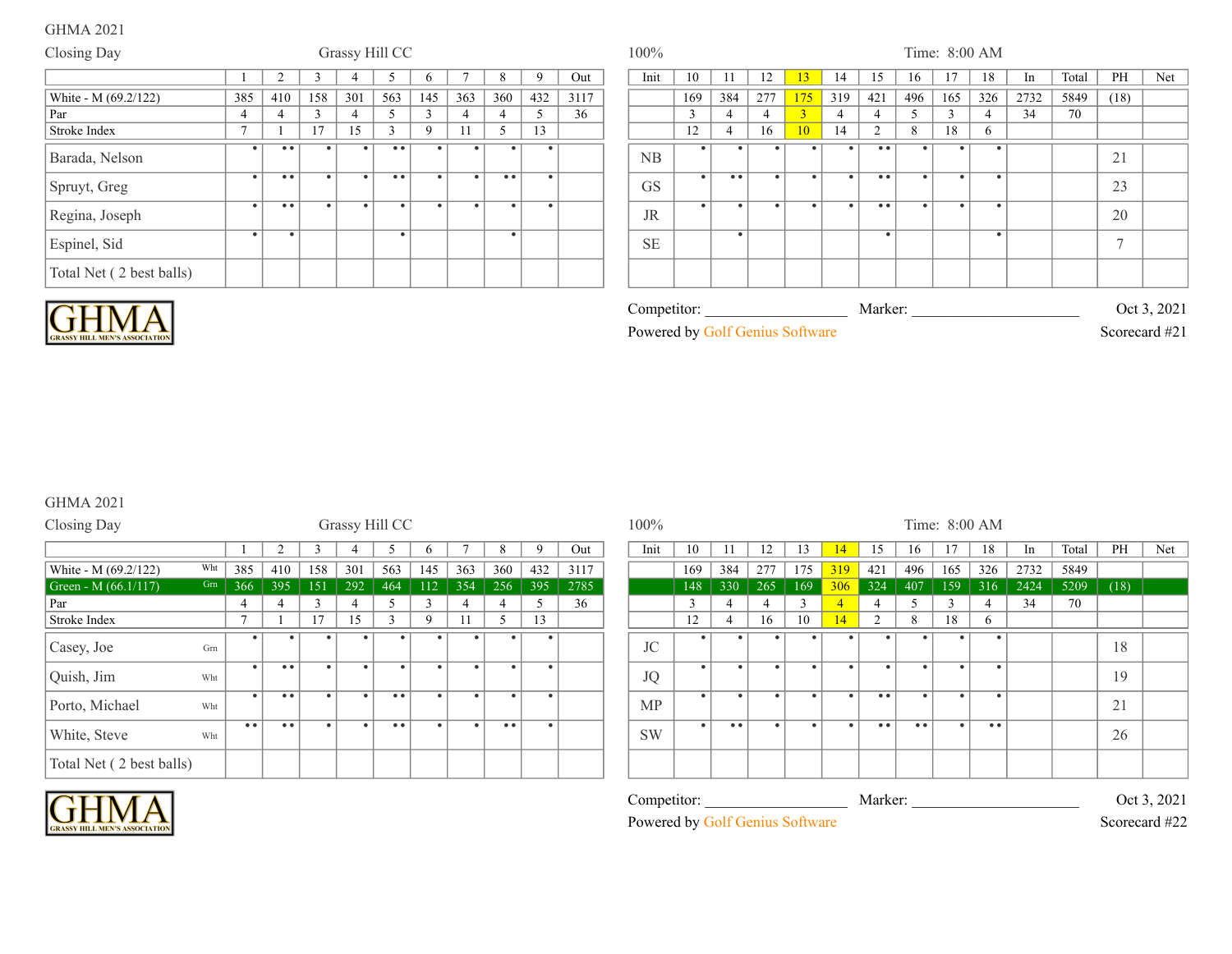### GHMA 2021 2nd Flight

### Closing Day **Grassy Hill CC** 100% Time: 8:00 AM 1 2 3 4 5 6 7 8 9 Out | Init 10 11 12 13 14 15 16 17 18 In Total PH Net 385 | 410 | 158 | 301 | 563 | 145 | 363 | 360 | 432 | 3117 | | | 169 | 384 | 277 | 175 | 319 <mark>| 421 |</mark> 496 | 165 | 326 | 2732 | 5849 | (18) Par 4 4 4 3 4 5 3 4 4 5 3 4 4 5 36 4 3 4 4 4 3 4 4 5 3 4 34 70 Stroke Index 7 1 17 15 3 9 11 5 13 12 4 16 10 14 2 8 18 6 White - M (69.2/122) Batman, Robert . . . . . RB . . . . 9 Benedict, Doug . . . . . DB . . . . 9 Vena, Chris . . . . . . . . . CV . . . . . . . . . 18 Boyd, Howard . .. . . .. . . .. . HB . .. . . . .. . . . 23 Total Net ( 2 best balls)



| <b>SSY HILL MEN'S ASSOCIATION</b> |  |
|-----------------------------------|--|

|  | Competitor <sup>.</sup> |  |            |  | Marker <sup>.</sup> |  |  | $\mathbf{h}$ | 2021                          |  |
|--|-------------------------|--|------------|--|---------------------|--|--|--------------|-------------------------------|--|
|  | Powered by              |  | 311 11 1 C |  |                     |  |  |              | Scorecard $\mu$ <sup>22</sup> |  |

### GHMA 2021 3rd Flight

| Closing Day                   |                 |                  |                  |              | Grassy Hill CC |                  |                  |           |     |     |      | 100%      |     |                  |                |     |           |                |                  | Time: 8:00 AM |     |      |      |
|-------------------------------|-----------------|------------------|------------------|--------------|----------------|------------------|------------------|-----------|-----|-----|------|-----------|-----|------------------|----------------|-----|-----------|----------------|------------------|---------------|-----|------|------|
|                               |                 |                  |                  |              |                |                  | <sub>0</sub>     |           | 8   | 9   | Out  | Init      | 10  |                  | 12             | 13  | 14        | 15             | 16               |               | 18  | In   | Tota |
| Wht<br>White - M (69.2/122)   | 385             |                  | 410              | 158          | 301            | 563              | 145              | 363       | 360 | 432 | 3117 |           | 169 | 384              | 277            | 175 | 319       | 421            | 496              | 165           | 326 | 2732 | 584  |
| Grn<br>Green - M $(66.1/117)$ | 366             |                  | 395              | 151          | 292            | 464              | 112              | 354       | 256 | 395 | 2785 |           | 148 | 330              | 265            | 169 | 306       | 324            | 407              | 159           | 316 | 2424 | 520  |
| Par                           |                 | 4                | $\overline{4}$   | $\mathbf{a}$ | 4              |                  | 3                |           | 4   |     | 36   |           | 3   | 4                | $\overline{4}$ |     | 4         | $\overline{4}$ |                  |               |     | 34   | 70   |
| Stroke Index                  | $\mathbf{\tau}$ |                  |                  | 17           | 15             | $\sim$           | $\mathbf Q$      |           |     | 13  |      |           | 12  | 4                | 16             | 10  | 14        | 2              | 8                | 18            | 6   |      |      |
| Stackpole, Kevin<br>Wht       |                 | $\bullet$        |                  |              |                |                  |                  |           |     |     |      | <b>KS</b> |     |                  |                |     |           |                |                  |               | ٠   |      |      |
| Stackpole, Chuck<br>Wht       |                 | $\bullet\bullet$ | • •              |              | $\bullet$      | • •              | $\bullet\bullet$ | $\bullet$ | • • |     |      | CS        |     | $\bullet\bullet$ |                |     | $\bullet$ | $\bullet$      | $\bullet\bullet$ |               | • • |      |      |
| Hoha, Jay<br>Grn              |                 | $\bullet\bullet$ | $\bullet\bullet$ |              | $\bullet$      | $\bullet\bullet$ | $\bullet\bullet$ | $\bullet$ | • • |     |      | JH        | ٠   | • •              |                | -4  | $\bullet$ | • •            | $\bullet\bullet$ |               | • • |      |      |
| Denigris, Michael<br>Wht      |                 | $\bullet$        | $\bullet\bullet$ |              | $\bullet$      |                  |                  | $\bullet$ |     |     |      | MD        | ٠   | $\bullet$        | $\bullet$      |     |           |                |                  | $\bullet$     |     |      |      |
| Total Net (2 best balls)      |                 |                  |                  |              |                |                  |                  |           |     |     |      |           |     |                  |                |     |           |                |                  |               |     |      |      |

### Competitor: \_\_\_\_\_\_\_\_\_\_\_\_\_\_\_\_\_\_\_\_\_\_\_\_\_\_\_\_\_\_\_\_\_\_\_\_\_\_\_\_\_\_\_\_\_\_\_\_\_\_\_\_\_\_\_\_\_\_\_\_\_\_\_\_\_\_\_\_\_\_\_\_\_\_\_ Marker: \_\_\_\_\_\_\_\_\_\_\_\_\_\_\_\_\_\_\_\_\_\_\_\_\_\_\_\_\_\_\_\_\_\_\_\_\_\_\_\_\_\_\_\_\_\_\_\_\_\_\_\_\_\_\_\_\_\_\_\_\_\_\_\_\_\_\_\_\_\_\_\_\_\_\_ Oct 3, 2021 1 1 1 3 4 5 6 7 7 8 10 17 0 18 PH Net 385 410 158 301 563 145 363 360 432 3117 169 384 277 175 319 421 496 165 326 2732 5849 366 395 151 292 464 112 354 256 395 2785 148 330 265 169 306 324 407 159 316 2424 5209 (18) KS . . . . . . . 14 CS . .. . . . .. .. . .. 27 JH . .. . . . .. .. . .. 27 MD . . . . . . . . . 19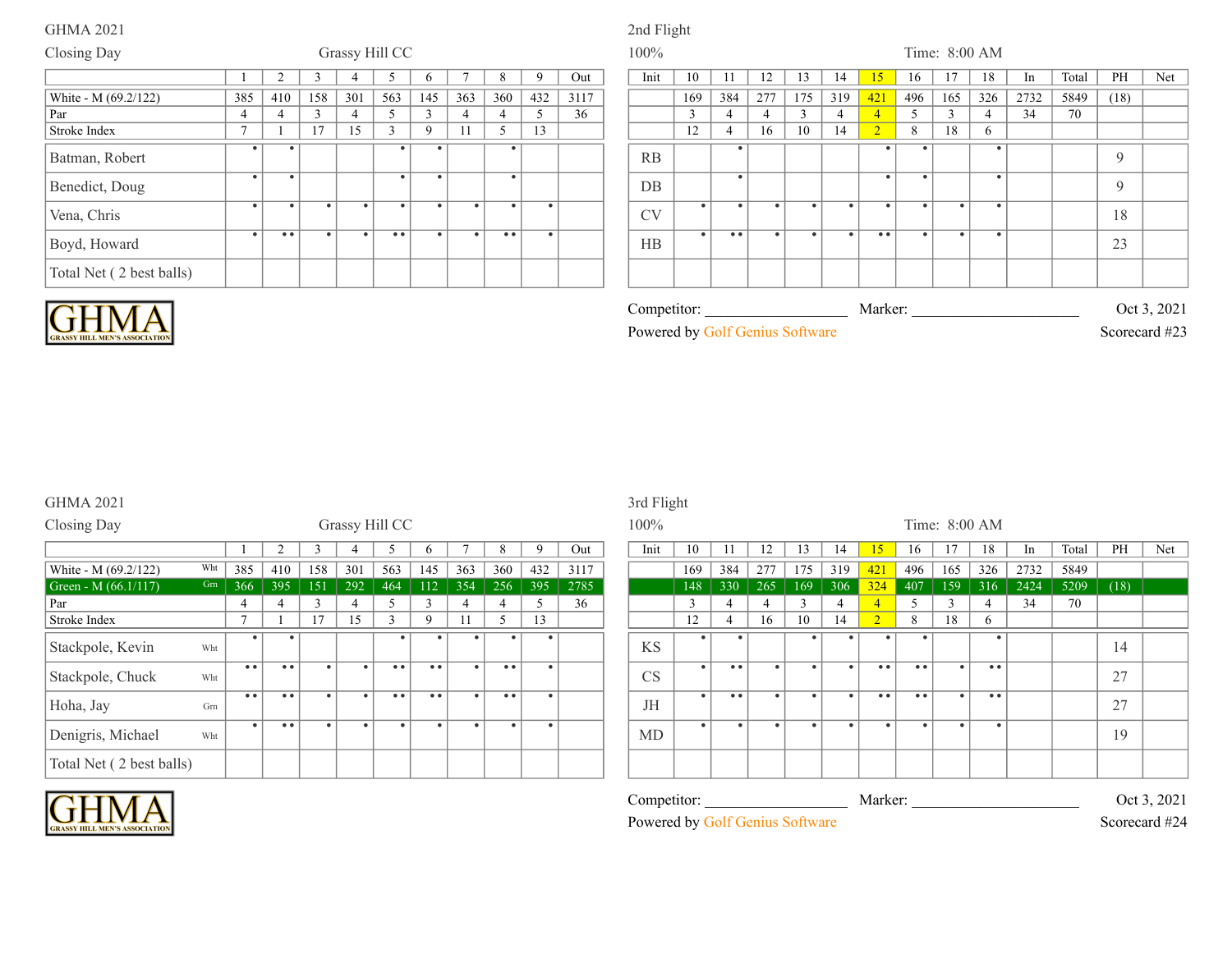# GHMA 2021 2nd Flight

### Closing Day Grassy Hill CC 100% Time: 8:00 AM 1 2 3 4 5 6 7 8 9 Out | Init 10 11 12 13 14 15 16 17 18 In Total PH Net 385 | 410 | 158 | 301 | 563 | 145 | 363 | 360 | 432 | 3117 | | | 169 | 384 | 277 | 175 | 319 | 421 <mark>| 496 |</mark> 165 | 326 | 2732 | 5849 | (18) Par 4 4 3 4 5 3 4 4 5 36 3 4 4 3 4 4 5 3 4 34 70 Stroke Index 7 1 17 15 3 9 11 5 13 12 4 16 10 14 2 8 18 6 White - M (69.2/122)<br>Par Daniels, Bill . . . . . . . . BD . . . . . . . 15 Rut, Bob . .. . . .. . . . . BR . .. . . . .. . . . 22 Mingrone, Gene . .. . . .. . . . . GM . .. . . . .. . . . 22 Stachelczyk, Steve . . . . . . . . SS . . . . . . . 15 Total Net ( 2 best balls)



| Competitor:                     | Marker <sup>.</sup> | Oct 3, 2021   |
|---------------------------------|---------------------|---------------|
| Powered by Golf Genius Software |                     | Scorecard #25 |

## GHMA 2021

| Closing Day              |                |                  |     |           | Grassy Hill CC      |          |           |                  |     |      | $100\%$   |     |                  |     |           |     |                     |              |        | Time: 8:00 AM |      |      |
|--------------------------|----------------|------------------|-----|-----------|---------------------|----------|-----------|------------------|-----|------|-----------|-----|------------------|-----|-----------|-----|---------------------|--------------|--------|---------------|------|------|
|                          |                |                  |     |           |                     |          |           |                  |     | Out  | Init      | 10  |                  | 12  | 13        | 14  | 15                  | 16           |        | 18            | In   | Tota |
| White - M (69.2/122)     | 385            | 410              | 158 | 301       | 563                 | 145      | 363       | 360              | 432 | 3117 |           | 169 | 384              | 277 | 175       | 319 | 421                 | 496          | 165    | 326           | 2732 | 584  |
| Par                      | 4              | 4                |     | 4         |                     |          | 4         | 4                |     | 36   |           |     |                  | 4   |           |     |                     |              | $\sim$ |               | 34   | 70   |
| Stroke Index             | $\overline{ }$ |                  | 17  | 15        | $\mathbf 3$         | $\Omega$ |           | 5                | 13  |      |           | 12  | 4                | 16  | 10        | 14  | 2                   | $\mathbf{R}$ | 18     | 6             |      |      |
| Eckert, Daniel           |                | $\bullet\bullet$ |     |           | $\bullet$ $\bullet$ |          |           | $\bullet\bullet$ |     |      | DE        |     | $\bullet\bullet$ |     |           |     | $\bullet$ $\bullet$ |              |        | • •           |      |      |
| Ravenelle, Tim           | ٠              |                  |     |           | $\bullet$           |          |           |                  |     |      | <b>TR</b> |     |                  |     | $\bullet$ |     |                     | $\bullet$    |        |               |      |      |
| Brown, Richard           | $\bullet$      |                  |     | $\bullet$ | $\bullet$           |          | $\bullet$ | $\bullet$        |     |      | RB        |     |                  |     |           |     |                     | $\bullet$    |        |               |      |      |
| Blaney, Peter            | $\bullet$      | $\bullet\bullet$ |     | $\bullet$ |                     |          |           | $\bullet$        |     |      | PB        |     |                  |     |           |     | • •                 | $\bullet$    |        |               |      |      |
| Total Net (2 best balls) |                |                  |     |           |                     |          |           |                  |     |      |           |     |                  |     |           |     |                     |              |        |               |      |      |

|                |                     |           | $\overline{\phantom{a}}$ |           |              |           |                                               |           |      |                                 |           |                  |           |          |           |                    |                          |               |     |      |       |                              |     |  |  |  |
|----------------|---------------------|-----------|--------------------------|-----------|--------------|-----------|-----------------------------------------------|-----------|------|---------------------------------|-----------|------------------|-----------|----------|-----------|--------------------|--------------------------|---------------|-----|------|-------|------------------------------|-----|--|--|--|
|                |                     |           |                          |           | $\mathbf{p}$ |           | 8                                             | 9         | Out  | Init                            | 10        |                  | 12        | 13       | 14        | 15                 | 16                       | 17            | 18  | In   | Total | PH                           | Net |  |  |  |
| 385            | 410                 | 158       | 301                      | 563       | 145          | 363       | 360                                           | 432       | 3117 |                                 | 169       | 384              | 277       | 175      | 319       | 421                | 496                      | 165           | 326 | 2732 | 5849  | (18)                         |     |  |  |  |
| $\overline{4}$ |                     | $\sim$    | 4                        | 5         | 3            | 4         |                                               | 5         | 36   |                                 | 3         |                  | 4         | $\gamma$ | 4         | $\overline{4}$     | $\overline{\mathcal{L}}$ | $\mathcal{R}$ |     | 34   | 70    |                              |     |  |  |  |
| $\mathbf{r}$   |                     | 17        | 15                       | 3         | 9            |           | 5                                             | 13        |      |                                 | 12        |                  | 16        | 10       | 14        | $\mathcal{D}$      | 8                        | 18            | 6   |      |       |                              |     |  |  |  |
| $\bullet$ 1    | $\bullet\bullet$    | $\bullet$ |                          | $\bullet$ |              |           | $\bullet\hspace{0.1cm} \bullet\hspace{0.1cm}$ | $\bullet$ |      | DE                              | $\bullet$ | $\bullet\bullet$ |           |          | $\bullet$ | • •                | ٠                        | $\bullet$     | • • |      |       | 24                           |     |  |  |  |
|                |                     |           |                          | $\bullet$ |              | $\bullet$ | $\bullet$                                     |           |      | <b>TR</b>                       | $\bullet$ | $\bullet$        |           |          |           | $\bullet$          | $\bullet$                |               |     |      |       | $1^{\circ}$<br>12            |     |  |  |  |
|                |                     |           | $\bullet$                | $\bullet$ |              | $\bullet$ | $\bullet$                                     | $\bullet$ |      | RB                              | $\bullet$ | $\bullet$        | $\bullet$ | - 6      | ٠         | - 0                | $\bullet$                |               |     |      |       | 16                           |     |  |  |  |
| $\bullet$      | $\bullet$ $\bullet$ | $\bullet$ |                          | $\bullet$ | ٠            | ٠         | $\bullet$                                     | $\bullet$ |      | PB                              | $\bullet$ | $\bullet$        | ٠         |          | ٠         | $\bullet\;\bullet$ | $\bullet$                | $\bullet$     |     |      |       | 20                           |     |  |  |  |
|                |                     |           |                          |           |              |           |                                               |           |      |                                 |           |                  |           |          |           |                    |                          |               |     |      |       |                              |     |  |  |  |
|                |                     |           |                          |           |              |           |                                               |           |      | Competitor:                     |           |                  |           |          |           | Marker:            |                          |               |     |      |       |                              |     |  |  |  |
|                |                     |           |                          |           |              |           |                                               |           |      | Powered by Golf Genius Software |           |                  |           |          |           |                    |                          |               |     |      |       | Oct 3, 2021<br>Scorecard #26 |     |  |  |  |

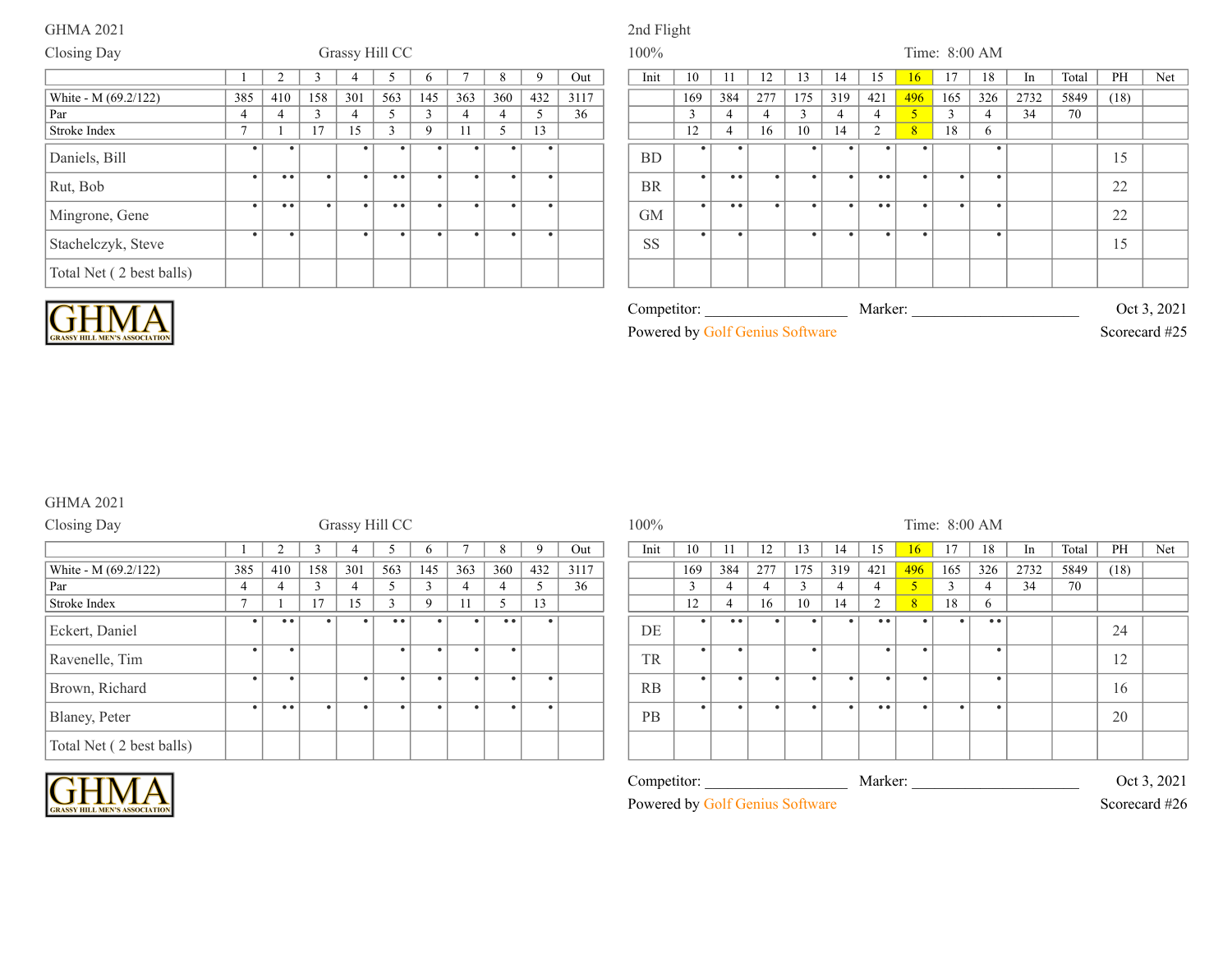| Closing Day              | Grassy Hill CC |           |           |                |           |                  |     |                  |           | 100% |           |              |                     |     |                  | Time: 8:00 AM |                  |                  |              |                     |      |       |      |     |  |
|--------------------------|----------------|-----------|-----------|----------------|-----------|------------------|-----|------------------|-----------|------|-----------|--------------|---------------------|-----|------------------|---------------|------------------|------------------|--------------|---------------------|------|-------|------|-----|--|
|                          |                |           |           |                |           | n                |     |                  | Q         | Out  | Init      | 10           |                     | 12  | 13               | 14            | 15               | 16               | $\mathbf{7}$ | 18                  | In   | Total | PH   | Net |  |
| White - M (69.2/122)     | 385            | 410       | 158       | 301            | 563       | 145              | 363 | 360              | 432       | 3117 |           | 169          | 384                 | 277 | 175              | 319           | 421              | 496              | 165          | 326                 | 2732 | 5849  | (18) |     |  |
| Par                      |                | 4         | $\sim$    | $\overline{4}$ |           | $\sim$           |     |                  |           | 36   |           | $\mathbf{3}$ |                     |     | 3                |               |                  |                  |              | $\overline{4}$      | 34   | 70    |      |     |  |
| Stroke Index             | $\overline{ }$ |           | 17        | 15             | $\sim$    | 9                |     |                  | 13        |      |           | 12           |                     | 16  | 10               | 14            | $\sim$           | 8                | 18           | 6                   |      |       |      |     |  |
| Comen, Michael           |                |           |           |                |           |                  |     | $\bullet$        |           |      | <b>MC</b> |              |                     |     |                  |               |                  |                  |              |                     |      |       | 12   |     |  |
| Brockett, Chris          |                |           |           |                |           |                  |     | $\bullet$        |           |      | CB        |              |                     |     |                  |               |                  | $\bullet$        |              |                     |      |       | 10   |     |  |
| Brockett, Thomas         |                |           |           |                | $\bullet$ |                  |     | $\bullet$        |           |      | TB        |              |                     |     | $\bullet$        |               |                  |                  |              |                     |      |       | 12   |     |  |
| Kemp, Rick               | • •            | $\bullet$ | $\bullet$ | $\bullet$      | • •       | $\bullet\bullet$ |     | $\bullet\bullet$ | $\bullet$ |      | RK        |              | $\bullet$ $\bullet$ |     | $\bullet\bullet$ | $\bullet$     | $\bullet\bullet$ | $\bullet\bullet$ |              | $\bullet$ $\bullet$ |      |       | 28   |     |  |
| Total Net (2 best balls) |                |           |           |                |           |                  |     |                  |           |      |           |              |                     |     |                  |               |                  |                  |              |                     |      |       |      |     |  |



| competitor:                                  | Marker <sup>.</sup> | $\mathbf{a}$<br>Oct |
|----------------------------------------------|---------------------|---------------------|
| Powered<br>bv.<br>$_{\text{nu}s}$<br>oftware |                     | 1127<br>Scorecard   |

### GHMA 2021 4th Flight

| Closing Day              | Grassy Hill CC   |                  |        |           |           |                  |                  |                  |          | 100% |           |                  |                |           |                  | Time: 8:00 AM |        |                  |           |                  |      |      |  |
|--------------------------|------------------|------------------|--------|-----------|-----------|------------------|------------------|------------------|----------|------|-----------|------------------|----------------|-----------|------------------|---------------|--------|------------------|-----------|------------------|------|------|--|
|                          |                  |                  |        |           |           |                  |                  | 8                | $\Omega$ | Out  | Init      | 10               |                | 12        | 13               | 14            | 15     | 16               |           | 18               | 1n   | Tota |  |
| White - M (69.2/122)     | 385              | 410              | 158    | 301       | 563       | 145              | 363              | 360              | 432      | 3117 |           | 169              | 384            | 277       | 175              | 319           | 421    | 496              | 165       | 326              | 2732 | 584  |  |
| Par                      | $\overline{4}$   | 4                | $\sim$ |           |           | $\sim$           |                  | 4                |          | 36   |           |                  | 4              | 4         |                  |               | 4      |                  | $\sim$    | $\overline{4}$   | 34   | 70   |  |
| Stroke Index             | $\mathbf{r}$     |                  | 17     | 15        |           | $\mathbf Q$      |                  | 5                | 13       |      |           | 12               | $\overline{4}$ | 16        | 10               | 14            | $\sim$ | 8                | 18        | 6                |      |      |  |
| Buckner, Dan             | $\bullet\bullet$ | • •              |        |           | • •       | $\bullet\bullet$ | ٠                | $\bullet\bullet$ |          |      | $DB$      |                  | • •            |           |                  |               | • •    | $\bullet\bullet$ |           | $\bullet\bullet$ |      |      |  |
| Dolson, Peter            | ٠                |                  |        |           |           |                  |                  | $\bullet$        |          |      | <b>PD</b> |                  |                |           |                  |               |        | $\bullet$        |           |                  |      |      |  |
| Tobin, Robert            | $\bullet$        |                  |        |           | $\bullet$ |                  | $\bullet$        |                  |          |      | <b>RT</b> |                  |                |           |                  | $\bullet$     |        | $\bullet$        |           |                  |      |      |  |
| Abbott, David            | $\bullet\bullet$ | $\bullet\bullet$ |        | $\bullet$ | • •       | $\bullet\bullet$ | $\bullet\bullet$ | • •              | • •      |      | DA        | $\bullet\bullet$ | • •            | $\bullet$ | $\bullet\bullet$ | $\bullet$     | • •    | $\bullet\bullet$ | $\bullet$ | • •              |      |      |  |
| Total Net (2 best balls) |                  |                  |        |           |           |                  |                  |                  |          |      |           |                  |                |           |                  |               |        |                  |           |                  |      |      |  |

### Competitor: \_\_\_\_\_\_\_\_\_\_\_\_\_\_\_\_\_\_\_\_\_\_\_\_\_\_\_\_\_\_\_\_\_\_\_\_\_\_\_\_\_\_\_\_\_\_\_\_\_\_\_\_\_\_\_\_\_\_\_\_\_\_\_\_\_\_\_\_\_\_\_\_\_\_\_ Marker: \_\_\_\_\_\_\_\_\_\_\_\_\_\_\_\_\_\_\_\_\_\_\_\_\_\_\_\_\_\_\_\_\_\_\_\_\_\_\_\_\_\_\_\_\_\_\_\_\_\_\_\_\_\_\_\_\_\_\_\_\_\_\_\_\_\_\_\_\_\_\_\_\_\_\_ Oct 3, 2021 Powered by Golf Genius Software Scorecard #28 1 1 3 4 5 6 7 7 8 7 0 1 1 10 11 12 13 14 15 16 17 16 17 18 10 11 12 14 15 16 17 17 18 17 18 17 18 17 18 17 18 1 385 410 158 301 563 145 363 360 432 3117 169 384 277 175 319 421 496 165 326 2732 5849 (18) DB 1.4 1.6 1.0 1.4 2 8 1.8 6 27 PD . . . . . 10 RT . . . . . . . 14 DA .. .. . .. . .. .. . .. 31